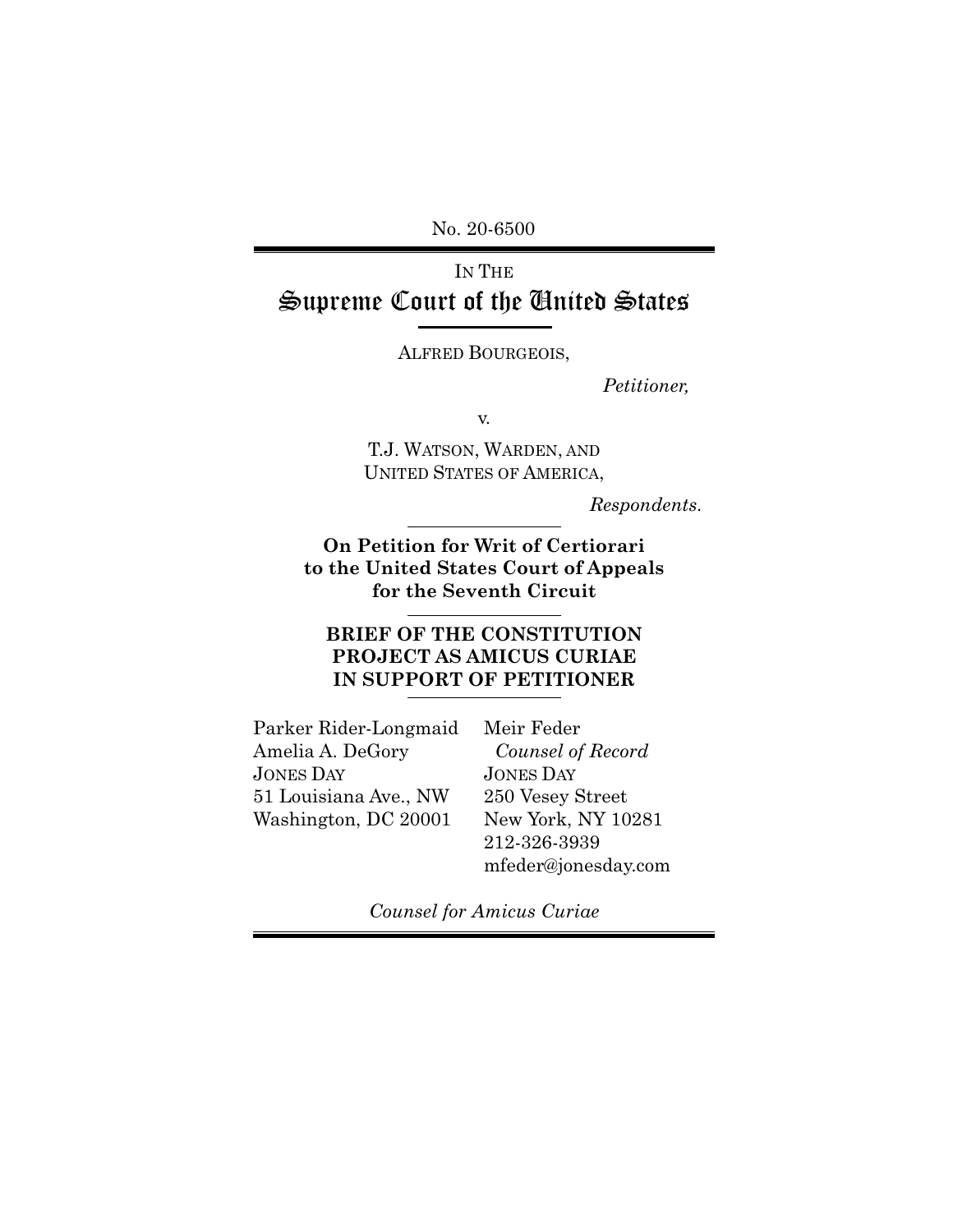#### **QUESTION PRESENTED**

The Federal Death Penalty Act of 1994, 18 U.S.C. §§ 3591–3598, provides that "[a] sentence of death shall not be carried out upon a person who is mentally retarded," *id.* § 3596(c). That language appears in a provision entitled "Implementation of a sentence of death," alongside parallel provisions prohibiting execution of pregnant women and prisoners who are mentally incompetent, *id.* § 3596(b), (c), and following provisions triggered "[w]hen the sentence is to be implemented," *id.* § 3596(a). The Act elsewhere contains separate provisions for "Imposition of a sentence of death," *id.* § 3594, following a "Special hearing to determine whether a sentence of death is justified," *id.* § 3593, based on "Mitigating and aggravating factors to be considered in determining whether a sentence of death is justified," *id.* § 3592, all to be followed by "Review of a sentence of death," *id.* § 3595.

The question presented is: Whether the Federal Death Penalty Act prohibits the government from executing a federal prisoner who is intellectually disabled under legal and diagnostic standards applicable when the sentence is to be carried out.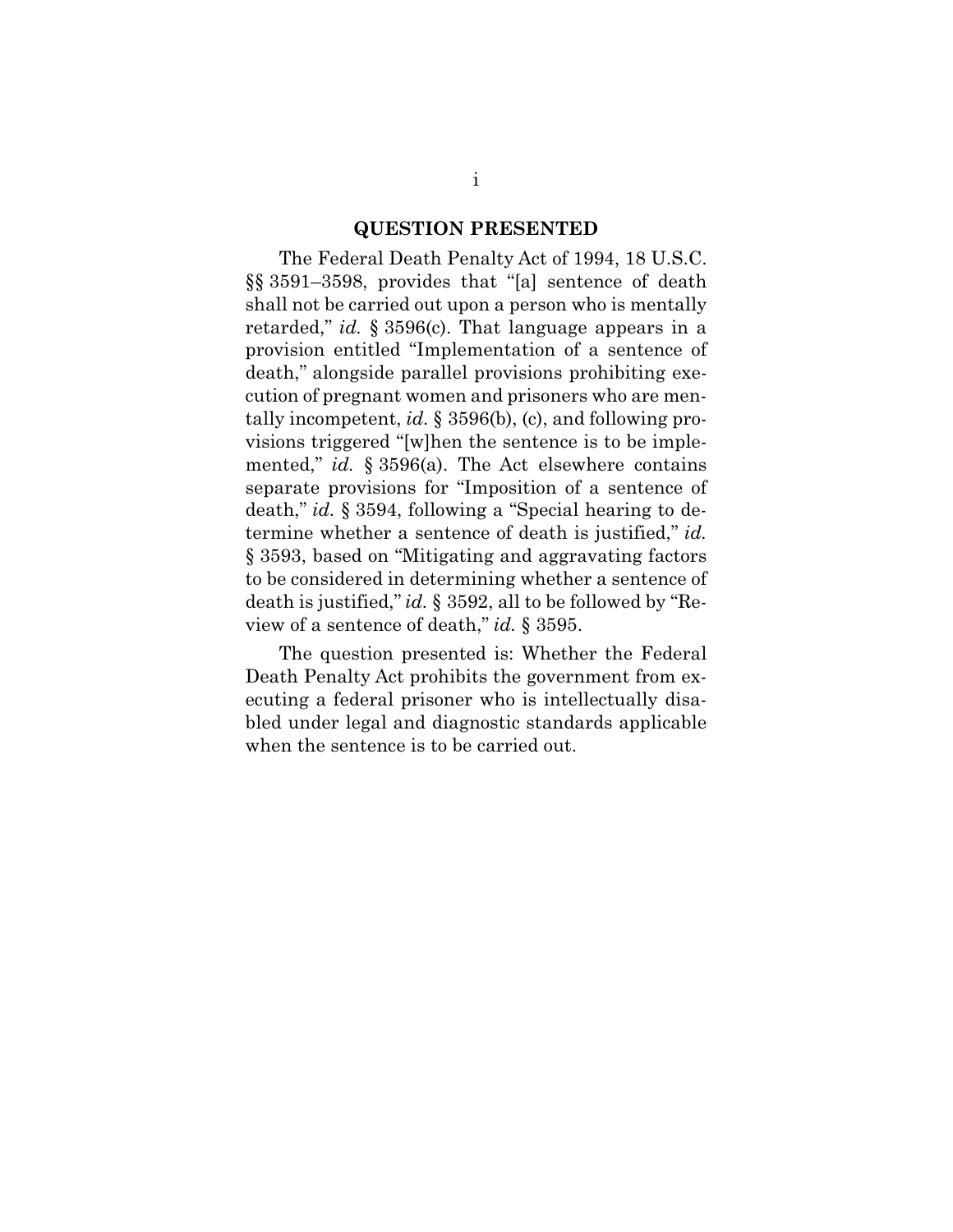# **TABLE OF CONTENTS**

# **Page**

| INTEREST OF AMICUS CURIAE1 |                                                                                                                                                                           |  |  |  |
|----------------------------|---------------------------------------------------------------------------------------------------------------------------------------------------------------------------|--|--|--|
|                            |                                                                                                                                                                           |  |  |  |
|                            |                                                                                                                                                                           |  |  |  |
| А.                         | The FDPA's plain text forbids<br>executing a person who "is"<br>intellectually disabled under<br>standards applicable at the time<br>the execution will be "carried out"6 |  |  |  |
|                            | Congress' present-tense<br>1.<br>construction must be                                                                                                                     |  |  |  |
|                            | 2.<br>Fundamental interpretive<br>principles confirm that<br>Congress deliberately used<br>present-tense language9                                                        |  |  |  |
| <b>B.</b>                  | The FDPA's structure and context<br>confirm that Congress intended a<br>present-tense assessment of<br>intellectual disability under                                      |  |  |  |
|                            | Congress distinguished between<br>1.<br>imposition and implementation<br>of a death sentence throughout                                                                   |  |  |  |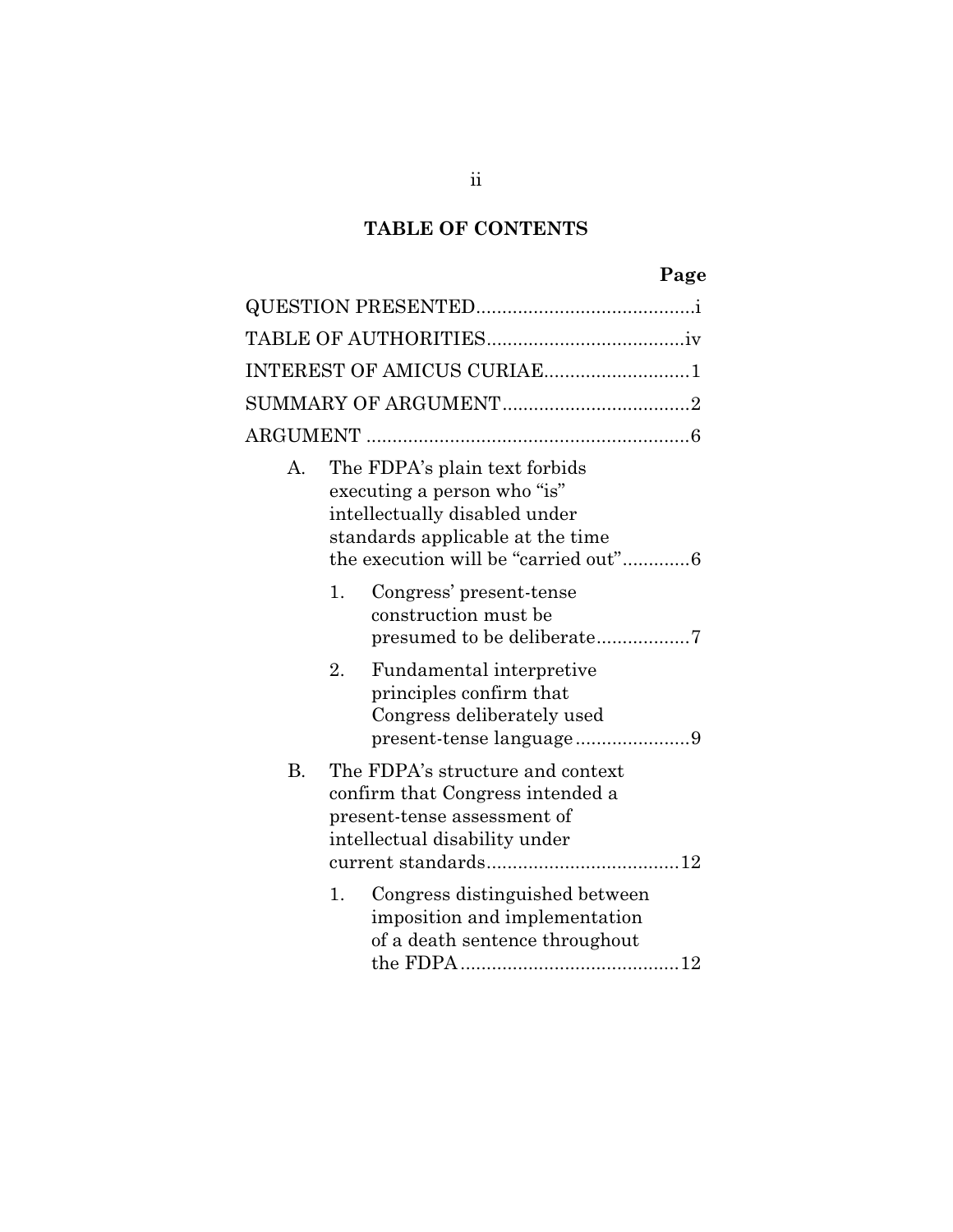## **TABLE OF CONTENTS**  (continued)

# **Page**

|    | The backdrop of this Court's<br>2.<br>decision in <i>Penry v. Lynaugh</i><br>confirms that Congress intended<br>a present-tense prohibition14                       |  |
|----|---------------------------------------------------------------------------------------------------------------------------------------------------------------------|--|
|    | 3. The FDPA's design and purpose<br>reflect Congress' desire to<br>ensure that capital punishment<br>would be administered fairly17                                 |  |
| C. | By amending the FDPA after <i>Atkins</i><br>v. Virginia, Congress indicated that<br>it expected intellectual disability to<br>be assessed under current standards19 |  |
| D. | Constitutional avoidance principles<br>likewise support construing the<br>FDPA according to its plain language23                                                    |  |
|    | 25                                                                                                                                                                  |  |

## iii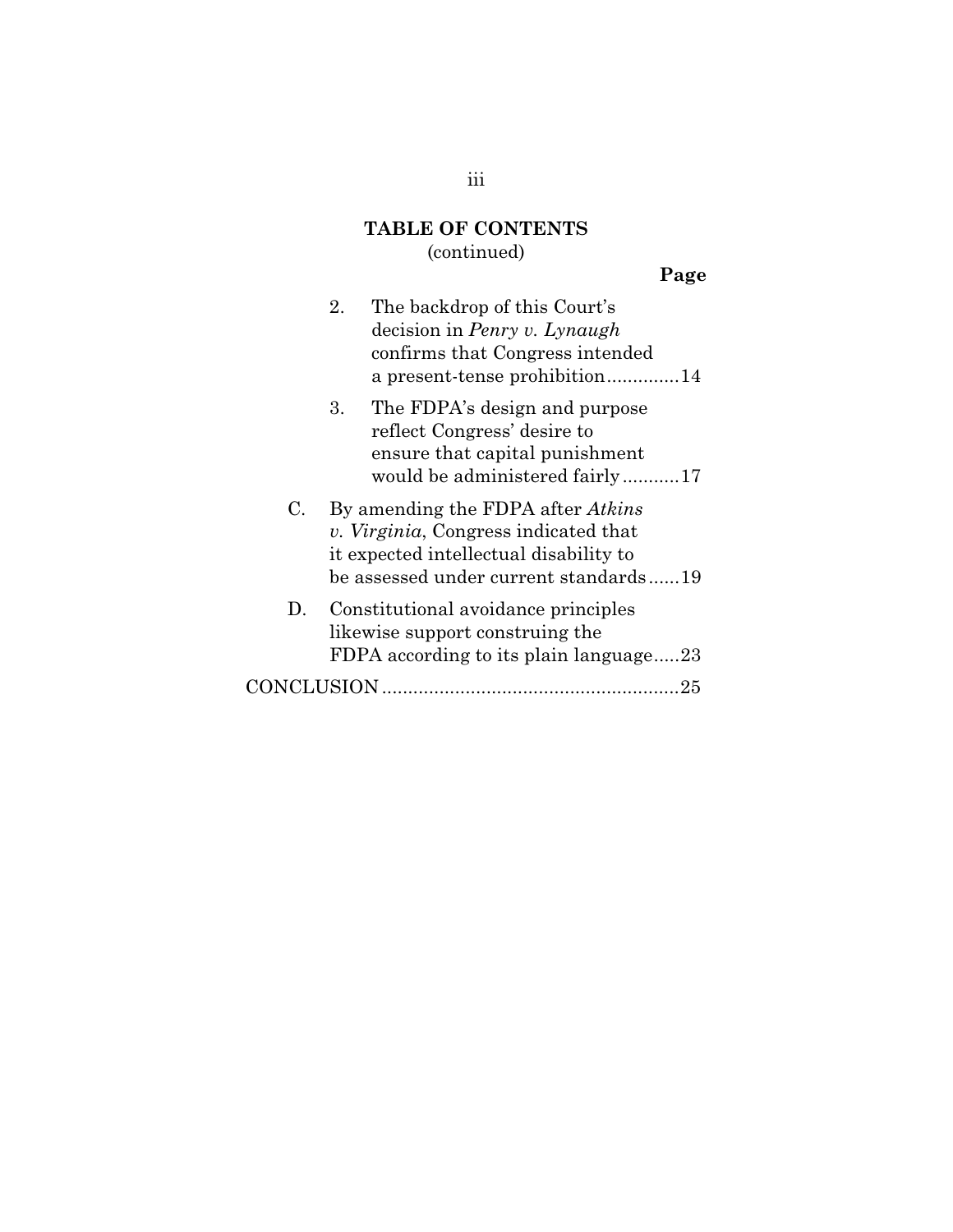# **TABLE OF AUTHORITIES**

# **Page(s)**

## **CASES**

| Atkins v. Virginia,                                             |
|-----------------------------------------------------------------|
| Barrett v. United States,                                       |
| Bostock v. Clayton County,                                      |
| Carr v. United States,                                          |
| Comcast Corp. v. Nat'l Ass'n of African<br>Am.–Owned Media,     |
| Culbertson v. Berryhill,                                        |
| Ford v. Wainwright,                                             |
| Forest Grove Sch. Dist. v. T.A.,                                |
| Furman v. Georgia,<br>408 U.S. 238 (1972) (per curiam) 14       |
| Gwaltney of Smithfield, Ltd. v.<br>Chesapeake Bay Found., Inc., |
| Hall v. Florida,                                                |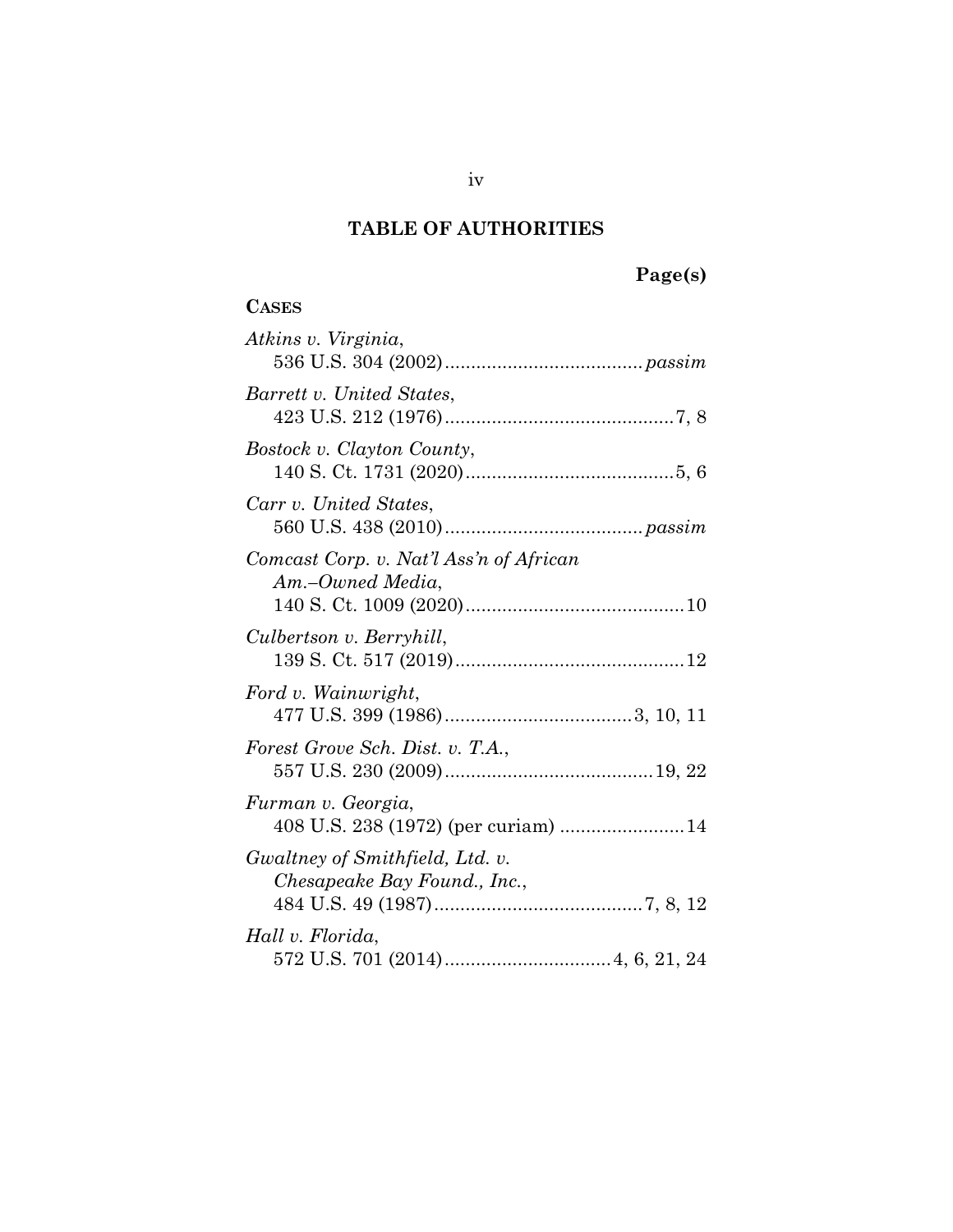## **TABLE OF AUTHORITIES**  (continued)

# **Page(s)**

| K Mart Corp. v. Cartier, Inc., |
|--------------------------------|
| Kansas v. Crane,               |
| Lagos v. United States,        |
| Lorillard v. Pons,             |
| Merck & Co. v. Reynolds,       |
| Moore v. Texas,                |
| Moore v. Texas,                |
| Nijhawan v. Holder,            |
| Penry v. Lynaugh,              |
| Porter v. Nussle,              |
| Russello v. United States,     |
| United States v. Texas,        |
| United States v. Wilson,       |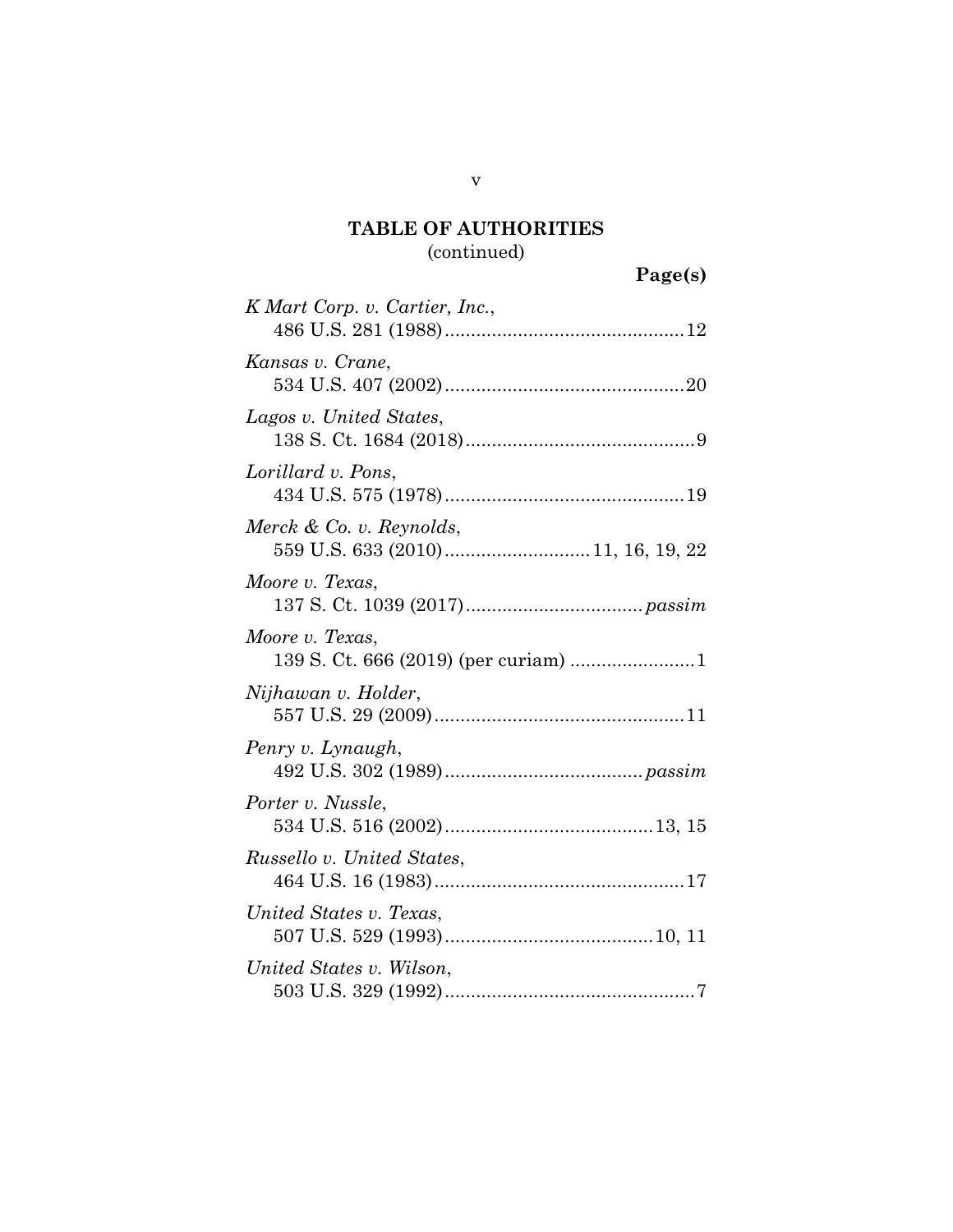# **TABLE OF AUTHORITIES**

(continued)

**Page(s)** 

## **STATUTES**

| Adam Walsh Child Protection and<br>Safety Act of 2006, Pub. L. No. 109-   |
|---------------------------------------------------------------------------|
| Anti-Drug Abuse Act of 1988, Pub. L.<br>No. 100-690, 102 Stat. 4390,      |
| Criminal Law Technical Amendments<br>Act of 2002, Pub. L. No. 107-273,    |
|                                                                           |
| <b>OTHER AUTHORITIES</b>                                                  |
|                                                                           |
| American Psychiatric Association,<br>Diagnostic and Statistical Manual of |
|                                                                           |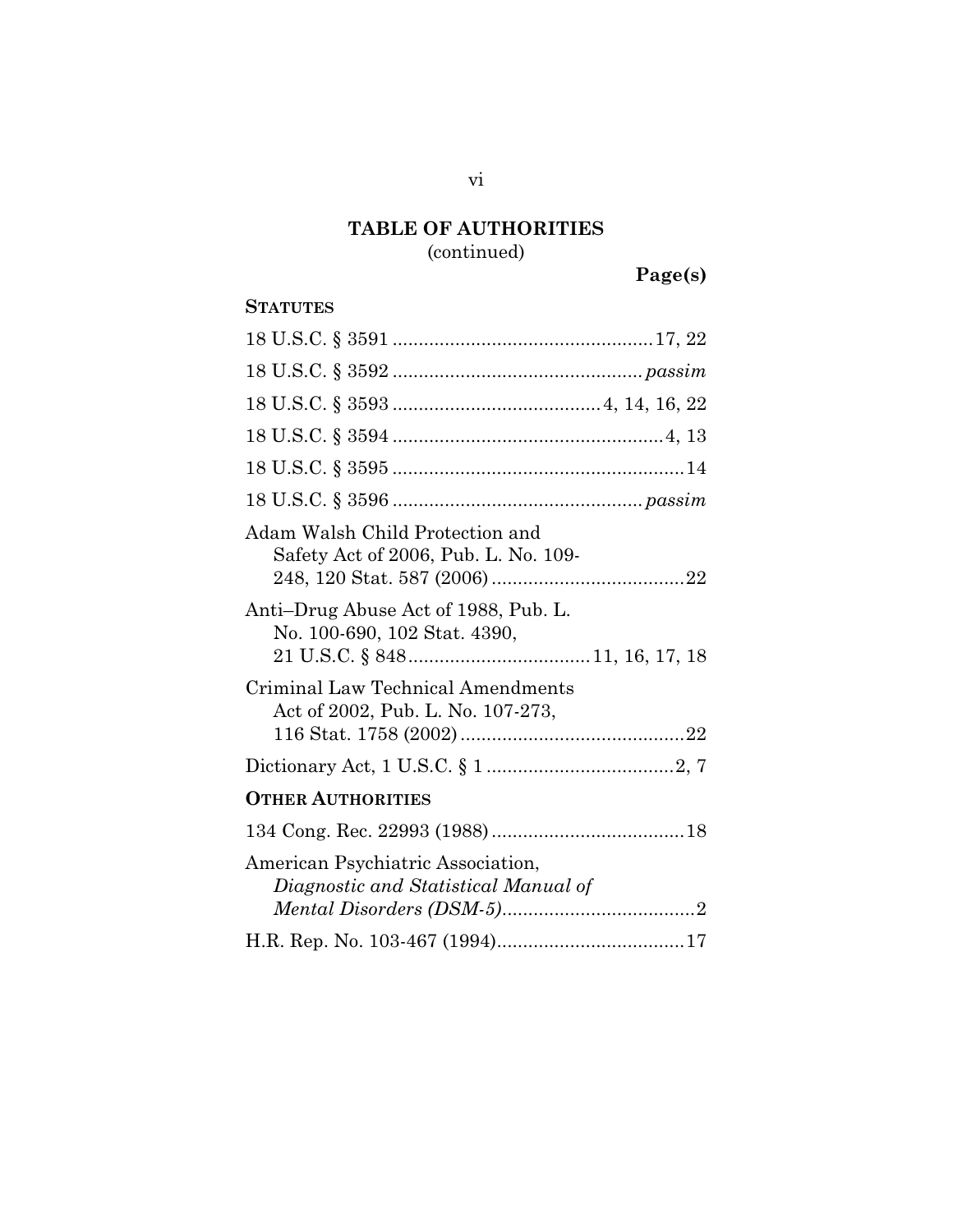## **TABLE OF AUTHORITIES**  (continued)

**Page(s)** 

| Innocence and the Death Penalty:   |
|------------------------------------|
| Hearing Before the S. Comm. on the |
| Judiciary on S. 221, 103d Cong.    |
|                                    |
|                                    |
|                                    |

vii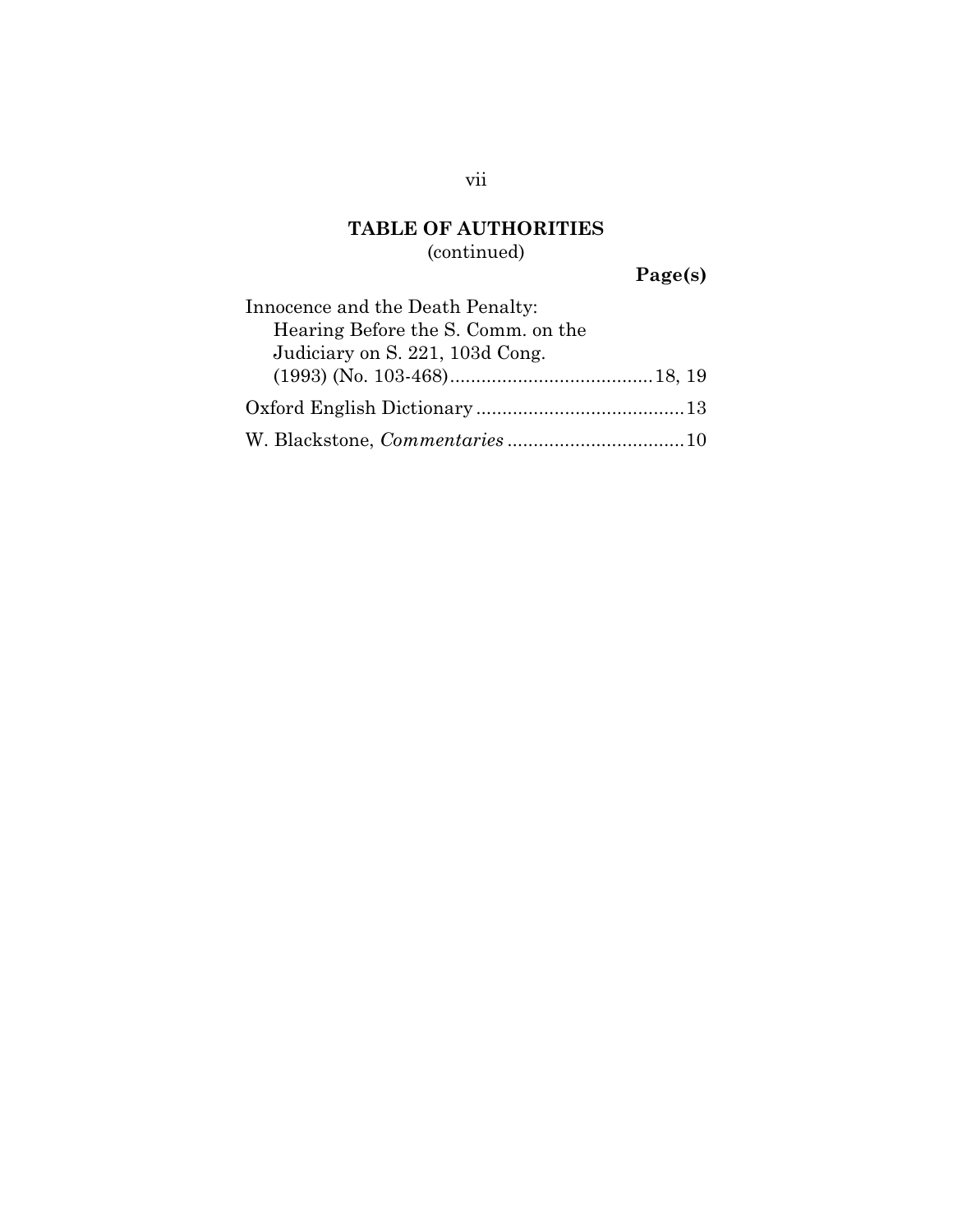#### **INTEREST OF AMICUS CURIAE**

The Constitution Project at the Project On Government Oversight (TCP) seeks consensus-based solutions to contemporary constitutional issues, including by working to ensure due process in the criminal justice system. TCP is deeply concerned with the preservation of our fundamental constitutional guarantees and ensuring that those guarantees are respected and enforced by all three branches of government, particularly when the government seeks to impose an irrevocable punishment like the death penalty. Accordingly, TCP regularly files amicus briefs in this Court and other courts in cases, like this one, that implicate its nonpartisan positions on constitutional or statutory issues, *see, e.g.*, *Moore v. Texas*, 137 S. Ct. 1039 (2017); *Moore v. Texas*, 139 S. Ct. 666 (2019) (per curiam), in order to better apprise courts of the importance and broad consequences of those issues. TCP takes no position on the abolition or maintenance of the death penalty. Rather, it focuses on forging solutions aimed at achieving the common objectives of justice for victims of crimes and protecting the constitutional rights of the accused.1

 <sup>1</sup> Pursuant to Rule 37.2(a), counsel of record received timely notice of intent to file this brief, and consented in writing. No counsel for any party authored this brief in whole or in part, and no person or entity other than amicus curiae or its counsel made a monetary contribution to the preparation or submission of this brief.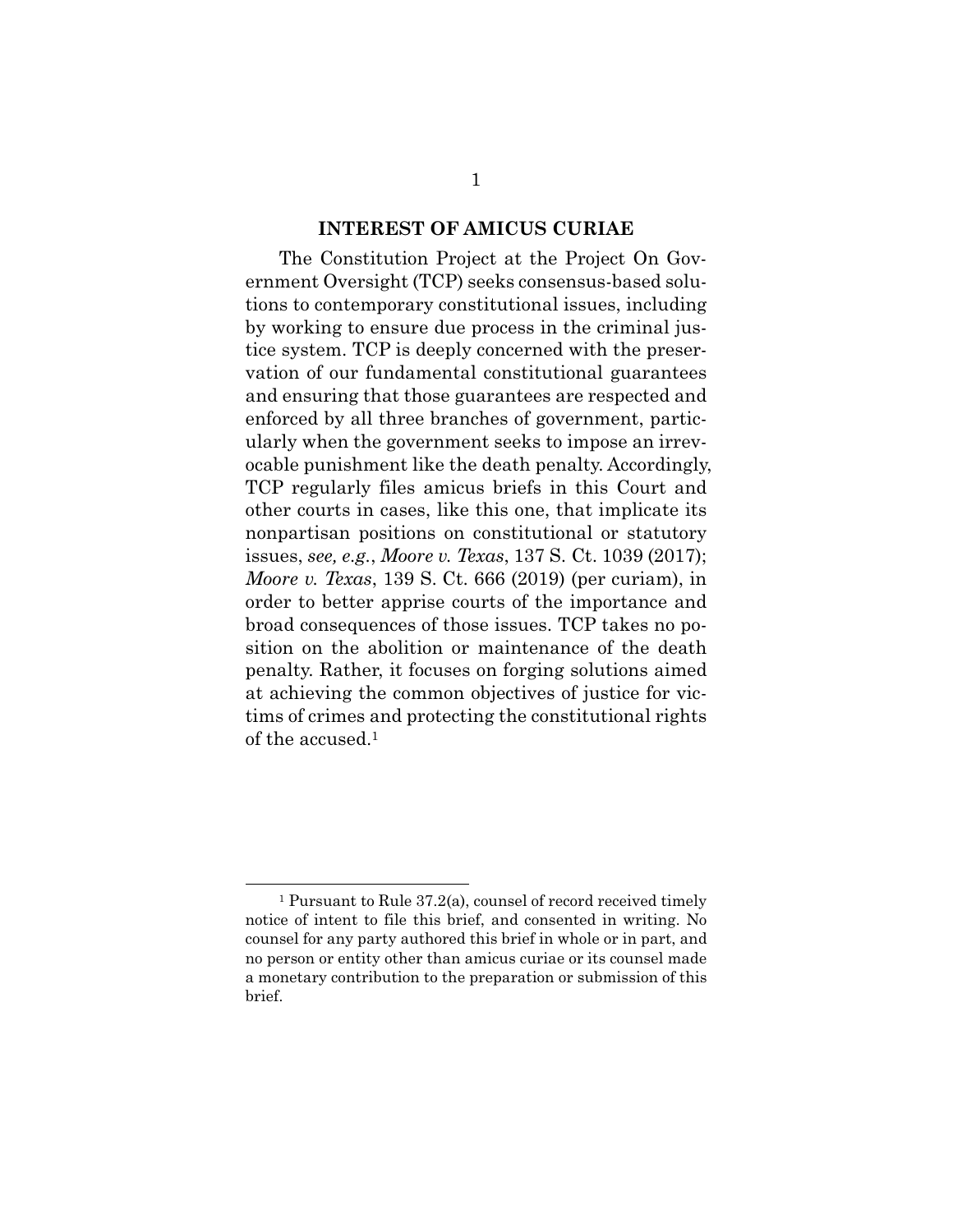#### **SUMMARY OF ARGUMENT**

The Federal Death Penalty Act of 1994 (FDPA) commands that "[a] sentence of death shall not be carried out upon a person who is mentally retarded." 18 U.S.C. § 3596(c). That present-tense language—focusing on the time of execution rather than the time the sentence is imposed—means what it says: The federal government may not execute a prisoner if he is intellectually disabled when the sentence will be "carried out." That determination requires assessing the prisoner under current legal and diagnostic standards. *Id.*2

The Seventh Circuit here disagreed, stating that the question "is not whether [Petitioner] is intellectually disabled," because he "was able to litigate his intellectual-disability claim" in 2011. Pet. App. PA015. The court of appeals is mistaken. The court's reading not only is contrary to  $\S 3596(c)$ 's plain language, but disregards familiar interpretive principles, statutory structure and context, and legislative history that fortify the statute's plain meaning. It also creates serious constitutional concerns.

Start with the text. The very first provision of the U.S. Code, like this Court's decisions, "ascribes significance to verb tense." *Carr v. United States*, 560 U.S. 438, 448 (2010) (discussing the Dictionary Act, 1 U.S.C. § 1). That is especially true where, as here, Congress put other provisions of the statute in the past tense. *See id.* at 450. Here, although Congress

 <sup>2</sup> Except when quoting, this brief uses the term "intellectually disabled" rather than the term "mentally retarded," consistent with the American Psychiatric Association's *Diagnostic and Statistical Manual of Mental Disorders (DSM-5)*.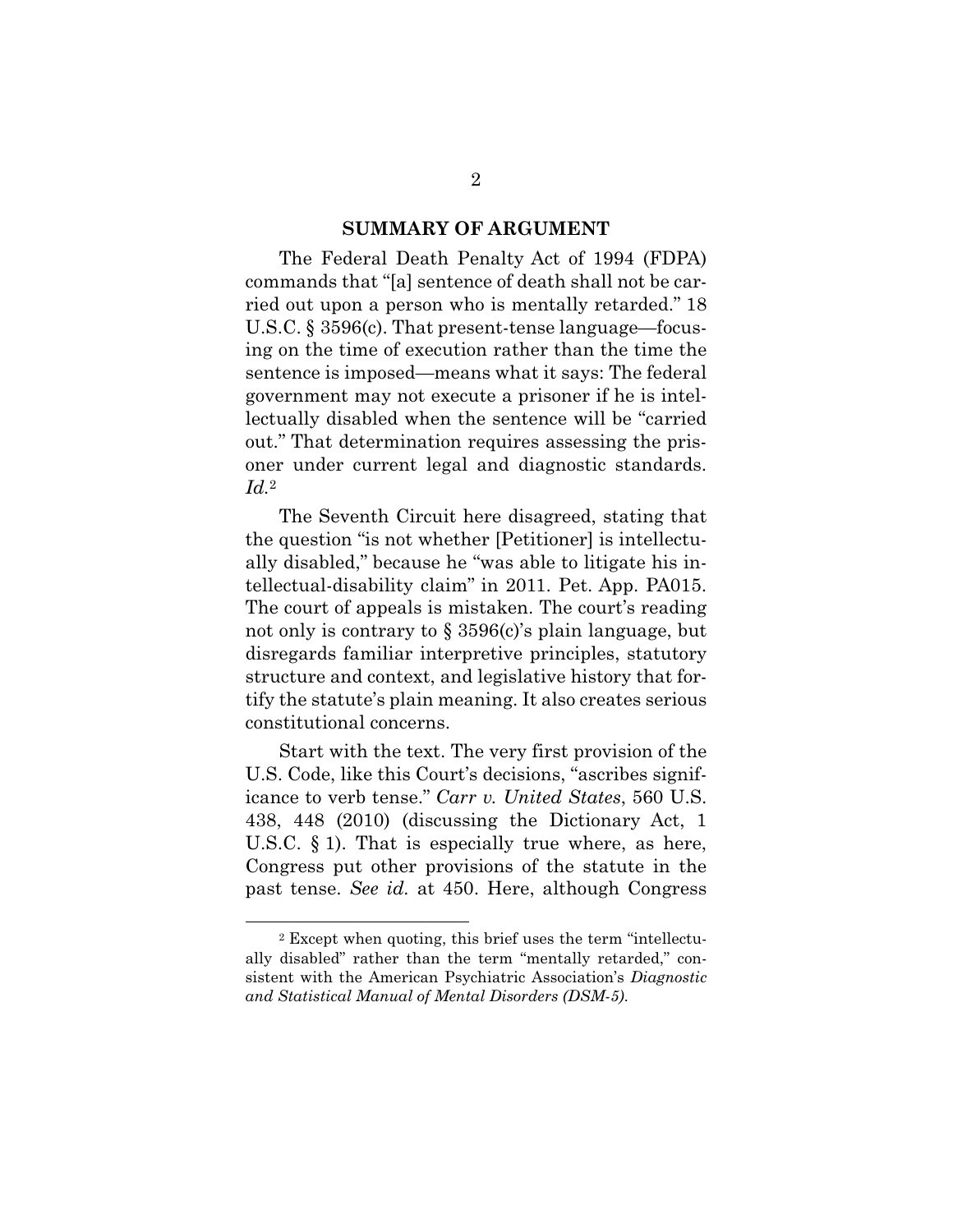used past-tense constructions to refer to numerous *past* determinations, *see, e.g.*, 18 U.S.C. § 3592(a)(2) ("defendant *was* under unusual and substantial duress" (emphasis added)); *id.* § 3592(b)(3) ("defendant knowingly *created* a grave risk of death to another person" (emphasis added)), it prohibited "*carry[ing] out*" the execution of "a person who *is* mentally retarded," *id.* § 3596(c) (emphases added). That plain language prohibits executing a person who is—at the time the execution is carried out—intellectually disabled.

Consider too the other prohibitions on execution that accompany the intellectual-disability prohibition. Section 3596 also provides that "[a] sentence of death shall not be carried out upon a woman while she is pregnant," *id.* § 3596(b), or "upon a person who, as a result of mental disability, lacks the mental capacity to understand the death penalty and why it *was imposed* on that person," *id.* § 3596(c) (emphasis added). Pregnancy can be evaluated *only* in the present; likewise, mental competence *must* be assessed in the present under both this Court's decisions and the common law, even if the prisoner was competent when the death sentence was imposed. *Ford v. Wainwright*, 477 U.S. 399, 406–08 (1986). By placing those similarly worded provisions side-by-side, Congress indicated that it expected present-tense assessments at the time of execution for all three conditions.

The FDPA's structure confirms that Congress drafted the statute with care. The intellectual-disability prohibition appears in a section entitled "*Implementation* of a sentence of death"—a section triggered "[w]hen the sentence is to be implemented." 18 U.S.C.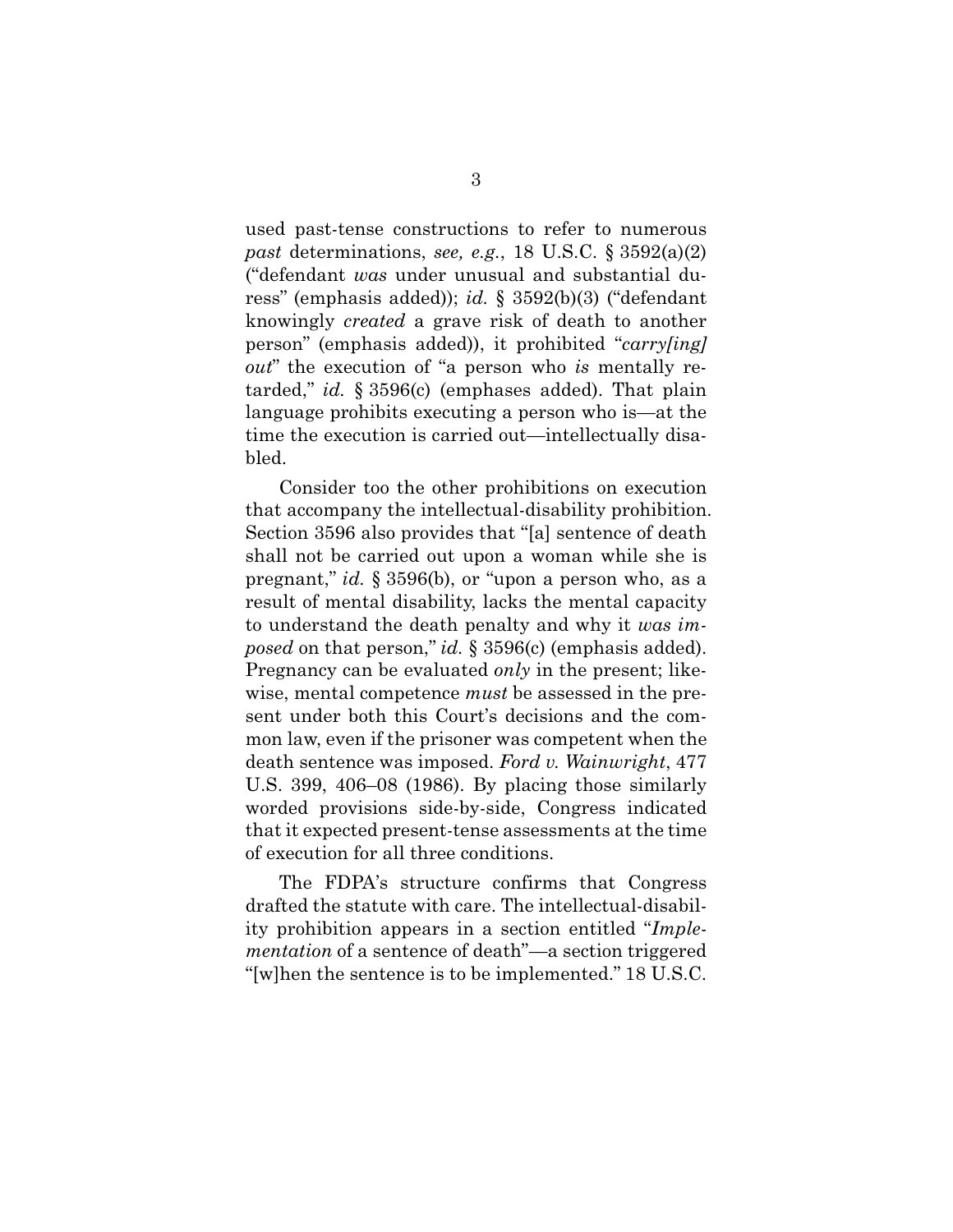§ 3596(a) (emphasis added). But "*Imposition* of a sentence of death" is the subject of another provision, *id.* § 3594 (emphasis added), to be resolved at a "Special hearing to determine whether a sentence of death is justified," *id.* § 3593, based on "Mitigating and aggravating factors to be considered in determining whether a sentence of death is justified," *id.* § 3592.

Congress' placement of the intellectual-disability assessment at implementation was no accident. Just a few years before enactment of the FDPA, this Court held in *Penry v. Lynaugh*, 492 U.S. 302, 324–30 (1989), that the Eighth Amendment required consideration of intellectual disability as mitigating evidence weighing against *imposition* of the death penalty. But Congress charted a different course in the FDPA. First, Congress went beyond *Penry* to prohibit altogether the execution of "a person who is mentally retarded," 18 U.S.C. § 3596(c), rather than placing intellectual disability among the mitigating factors in § 3592. Second, Congress placed that prohibition at *implementation*, thus requiring the determination to be made at the time the execution is to "be carried out." *Id.* § 3596(c).

Congress' choice to require a time-of-execution assessment matters. Although the underlying impairments are permanent, the intellectual-disability inquiry is not. Beginning with *Atkins v. Virginia*, 536 U.S. 304, 321 (2002), this Court's decisions make clear that the applicable standards continue to advance as this Court provides guidance on the law and clinical authorities continue to refine the relevant diagnostic standards. *See Moore v. Texas*, 137 S. Ct. 1039, 1049– 53 (2017); *Hall v. Florida*, 572 U.S. 701, 710–14, 721– 23 (2014). By amending the FDPA after *Atkins* without modifying the intellectual-disability prohibition,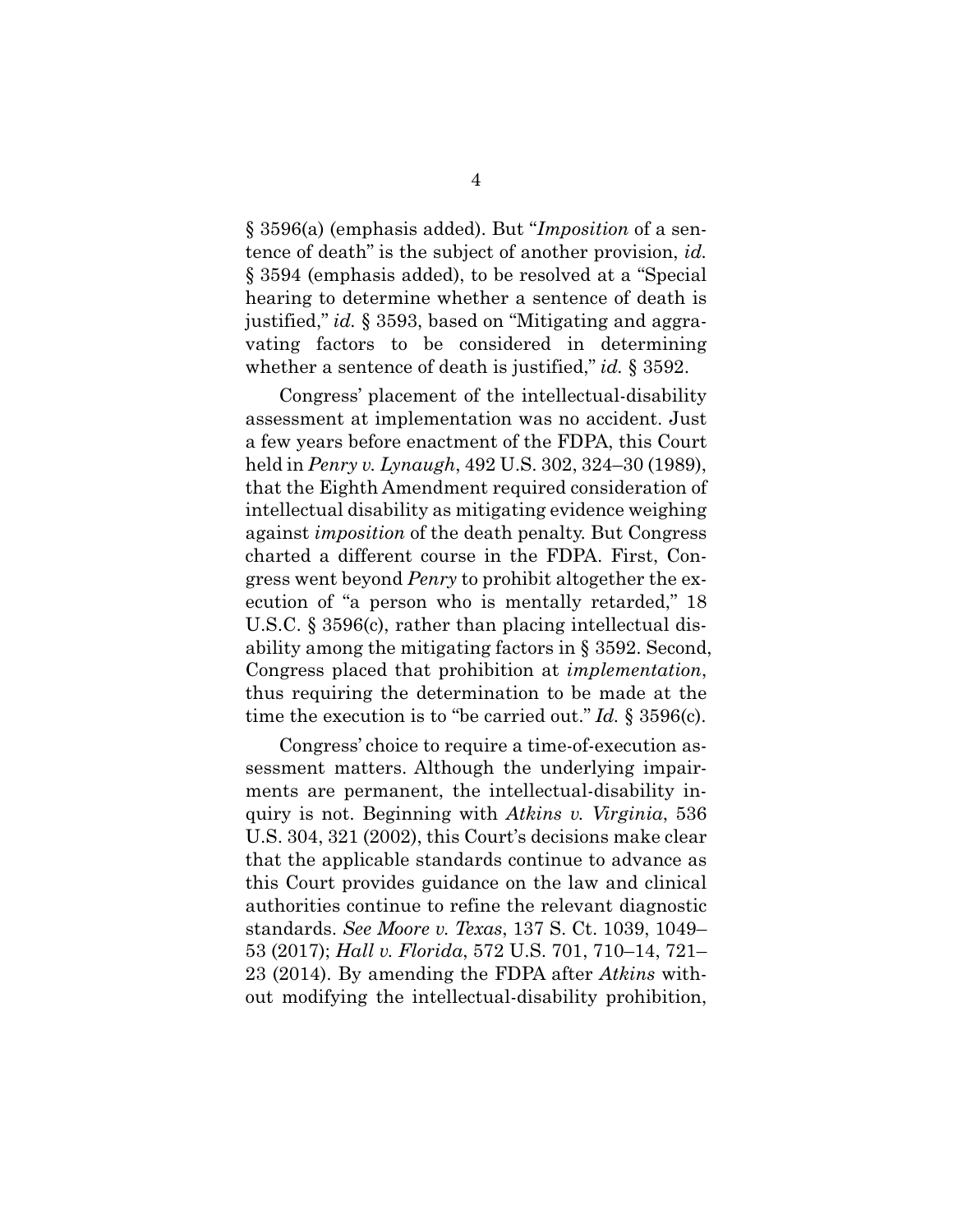Congress indicated that it incorporated this Court's understanding of intellectual disability and the FDPA's time-of-execution prohibition.

In *Atkins*, the Court held that executing persons with intellectual disability violates the Eighth Amendment. The Court noted that the FDPA "prohibited any individual with mental retardation from being sentenced to death *or executed*." *Atkins*, 536 U.S. at 314 n.10 (emphasis added). It further relied on the national consensus in the States, with definitions that "generally conform to the clinical definitions" set out by the American Association on Mental Retardation and the American Psychiatric Association. *Id.* at 308 n.3, 317 n.22. Having established the importance of focusing on standards "that currently prevail," as informed by ever-advancing clinical guidelines, the Court left "to the State[s] the task of developing appropriate ways to enforce the constitutional restriction." *Id.* at 311, 317.

Congress amended the FDPA twice after *Atkins*. *Infra* pp. 22–23. But it never revisited its prohibition on "carr[ying] out" a death sentence on "a person who is mentally retarded." 18 U.S.C. § 3596(c). That is because Congress had already made its choice about how to enforce the constitutional restriction. As "the words on the page" provide, *Bostock v. Clayton County*, 140 S. Ct. 1731, 1738 (2020), the federal government may not execute someone who is intellectually disabled under standards prevailing at implementation, when the execution will "be carried out."

Constitutional avoidance principles dispel any lingering doubt that § 3596(c) means what it says. The Eighth Amendment prohibits the execution of "*any* intellectually disabled individual." *Moore*, 137 S. Ct. at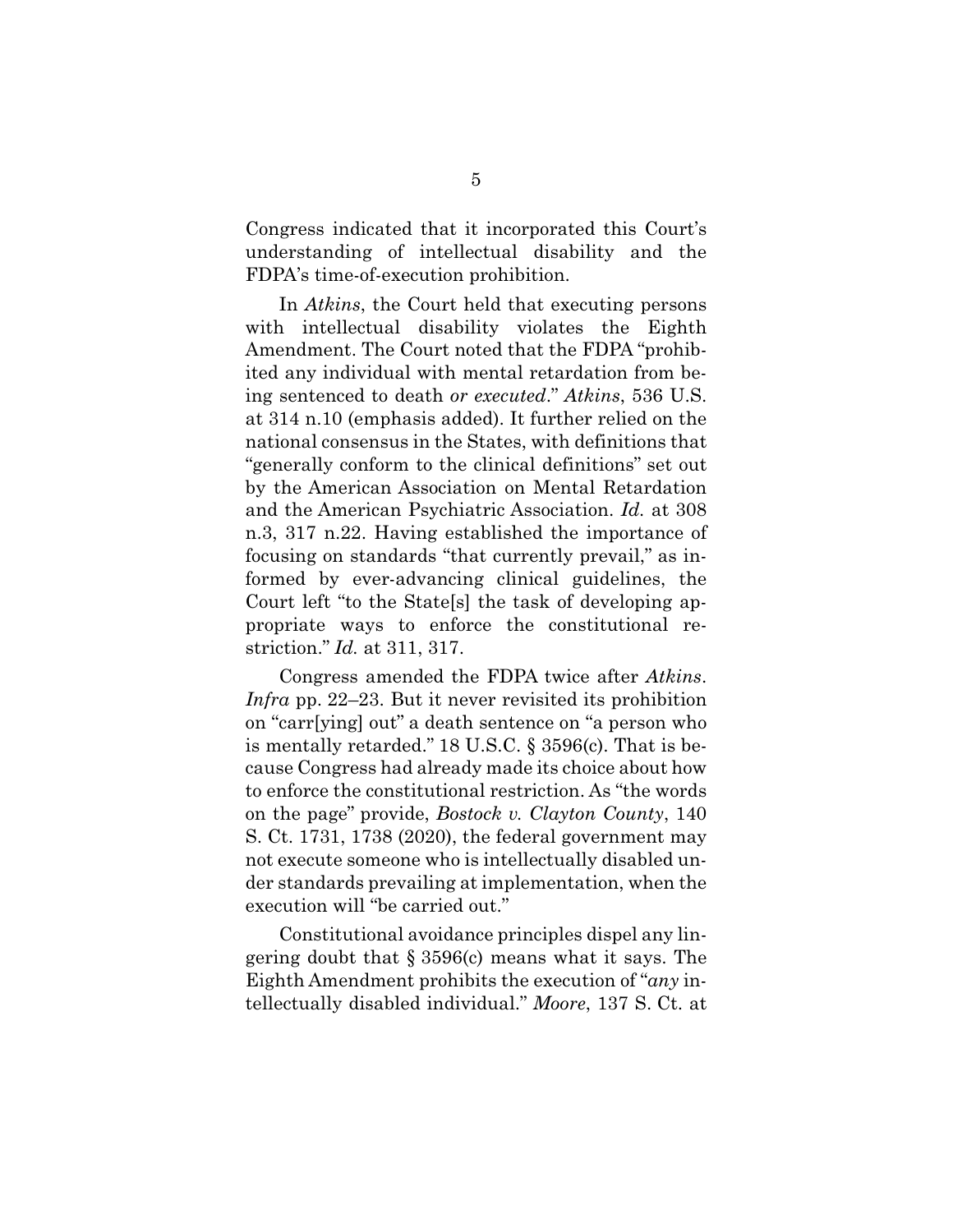1048 (quoting *Atkins*, 536 U.S. at 321). And it requires attention to "[t]he medical community's current standards." *Id.* at 1053. Failing to assess a prisoner's intellectual-disability claim under standards current at the time of execution raises serious constitutional questions by "creat[ing] an unacceptable risk that persons with intellectual disability will be executed." *Id.* at 1051 (quoting *Hall*, 572 U.S. at 704). That is true even if the prisoner has previously litigated an intellectual-disability claim, so long as he can show that the result may be different under current standards, informed by this Court's precedents and "the work of medical experts." *Hall*, 572 U.S. at 710. Reading § 3596(c) according to its plain language avoids those constitutional difficulties.

#### **ARGUMENT**

#### **A. The FDPA's plain text forbids executing a person who "is" intellectually disabled under standards applicable at the time the execution will be "carried out."**

Courts interpret statutes "in accord with the ordinary public meaning of [their] terms," because "only the words on the page constitute the law adopted by Congress and approved by the President." *Bostock*, 140 S. Ct. at 1738. Here, the relevant words provide that "[a] sentence of death shall not be carried out upon a person who is mentally retarded." 18 U.S.C. § 3596(c). That language prohibits the federal government from executing someone who "is" intellectually disabled under standards applicable at the time of execution, as traditional interpretive canons confirm.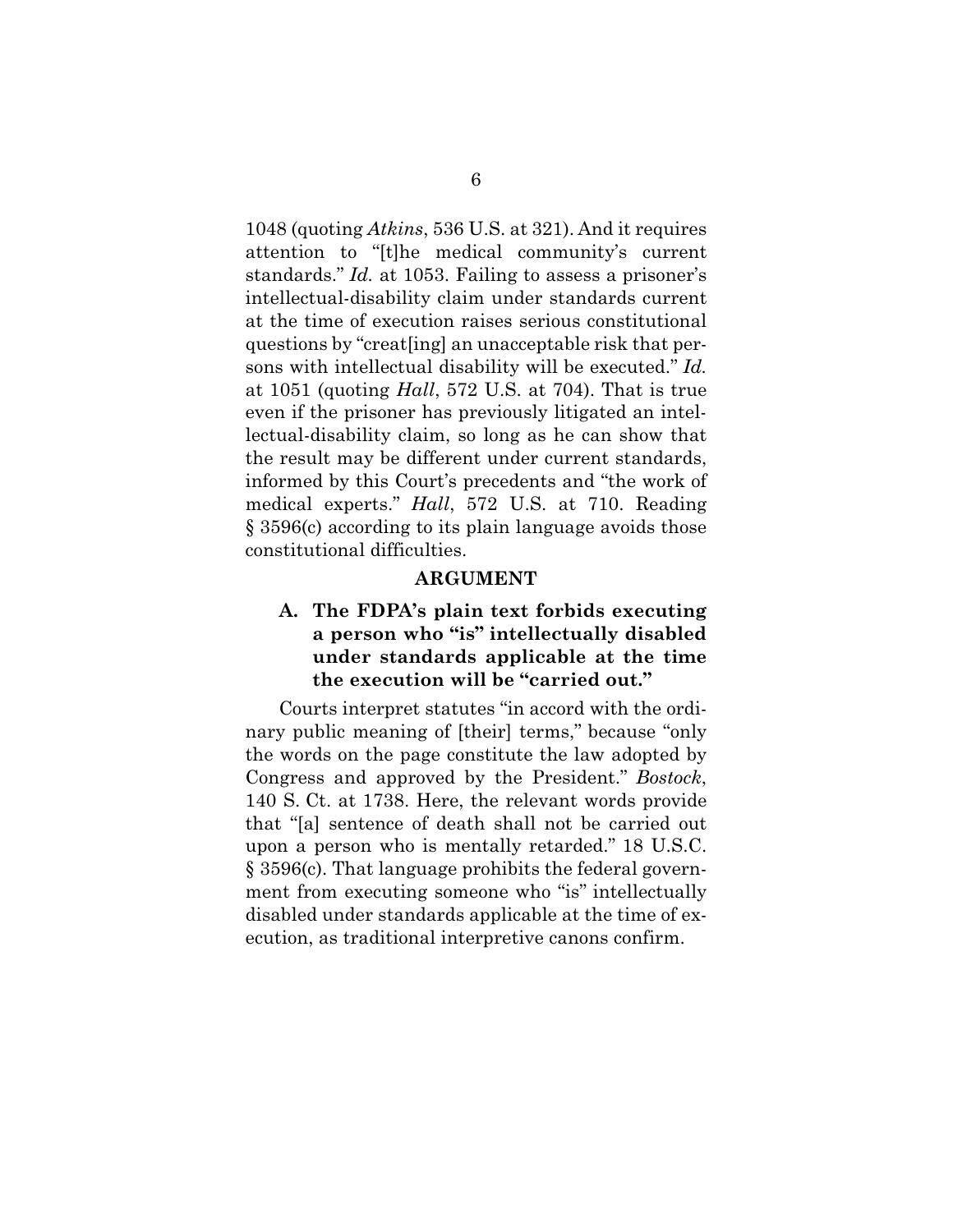#### **1. Congress' present-tense construction must be presumed to be deliberate.**

**1. a.** Congress' use of the present-tense phrase "*is* mentally retarded" reflects its intent to preclude execution of individuals who are intellectually disabled as assessed at the time the sentence will be implemented. Verb tense matters. This Court "frequently look[s] to Congress' choice of verb tense to ascertain a statute's temporal reach," as the Dictionary Act requires. *Carr*, 560 U.S. at 448 (citing *United States v. Wilson*, 503 U.S. 329, 333 (1992); *Gwaltney of Smithfield, Ltd. v. Chesapeake Bay Found., Inc.*, 484 U.S. 49, 57 (1987); *Barrett v. United States*, 423 U.S. 212, 216 (1976)). The Dictionary Act provides that "words used in the present tense include the future as well as the present," 1 U.S.C. § 1—but "the present tense generally does not include the past," *Carr*, 560 U.S. at 448. That principle tracks "the typical understanding of the present tense in either normal discourse or statutory construction." *Id.* at 448 n.5.

In *Carr*, for example, the Court held that a sexoffender registration statute applying to anyone who "is required to register" applied to only post-enactment conduct. *Id.* at 441–42. "Had Congress intended preenactment conduct to satisfy" that provision, the Court reasoned, "it presumably would have varied the verb tenses." *Id.* at 450. Indeed, "numerous federal statutes use" past-tense constructions "when coverage of preenactment events is intended." *Id.* 

Those plain-meaning principles apply here too. Had Congress intended to permit the execution of a defendant who litigated an intellectual-disability claim under outdated standards prevailing *before* implementation of the death sentence, even though he is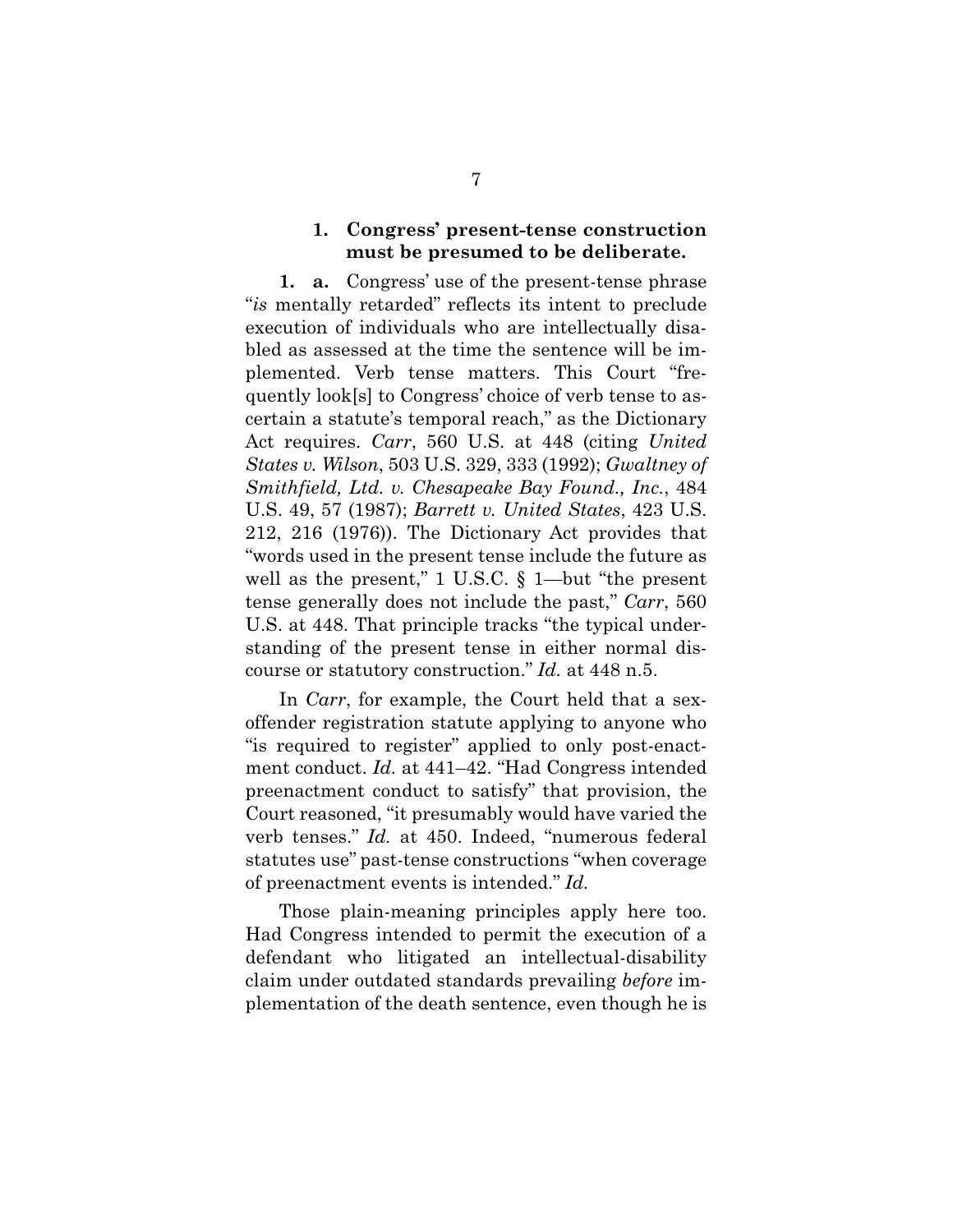intellectually disabled under current standards, it could have said so.

**b.** The Seventh Circuit here disagreed, asking "what other word would Congress have chosen" other than "the word 'is'" given that "[i]ntellectual disability is a permanent condition." Pet. App. PA014. But "omnitemporality" "is not the typical understanding of the present tense." *Carr*, 560 U.S. at 448 n.5. Congress *would* have used another formulation—in another section of the statute, *see infra* pp. 12–14, and "varied the verb tenses," *Carr*, 560 U.S. at 450—if it had not intended an intellectual-disability assessment under current standards. For example, Congress could have provided that a person "shall not be eligible for a death sentence if a court has determined that he is mentally retarded." Such a present-perfect formulation would focus on a defendant's opportunity to raise intellectual disability earlier rather than—as Congress provided—on whether he "is" intellectually disabled as assessed at the time the execution will "be carried out." 18 U.S.C. § 3596(c). Timing matters, because the standards for assessing intellectual disability are constantly advancing. *Infra* pp. 23–24.

Such care with language is not too much to expect. Congress "knows how to avoid … prospective implication by using language that explicitly targets" the past. *Gwaltney*, 484 U.S. at 57; *see Barrett*, 423 U.S. at 216 (present-perfect tense "denot[ed] an act that has been completed"). Indeed, Congress used the present-perfect tense elsewhere in the FDPA, when addressing facts adjudicated in the past. *See, e.g.*, 18 U.S.C. § 3592(b) (sentencer may consider "any other aggravating factor *for which notice has been given*" (emphasis added)); *id.* § 3592(c)(2) (aggravating factor if "the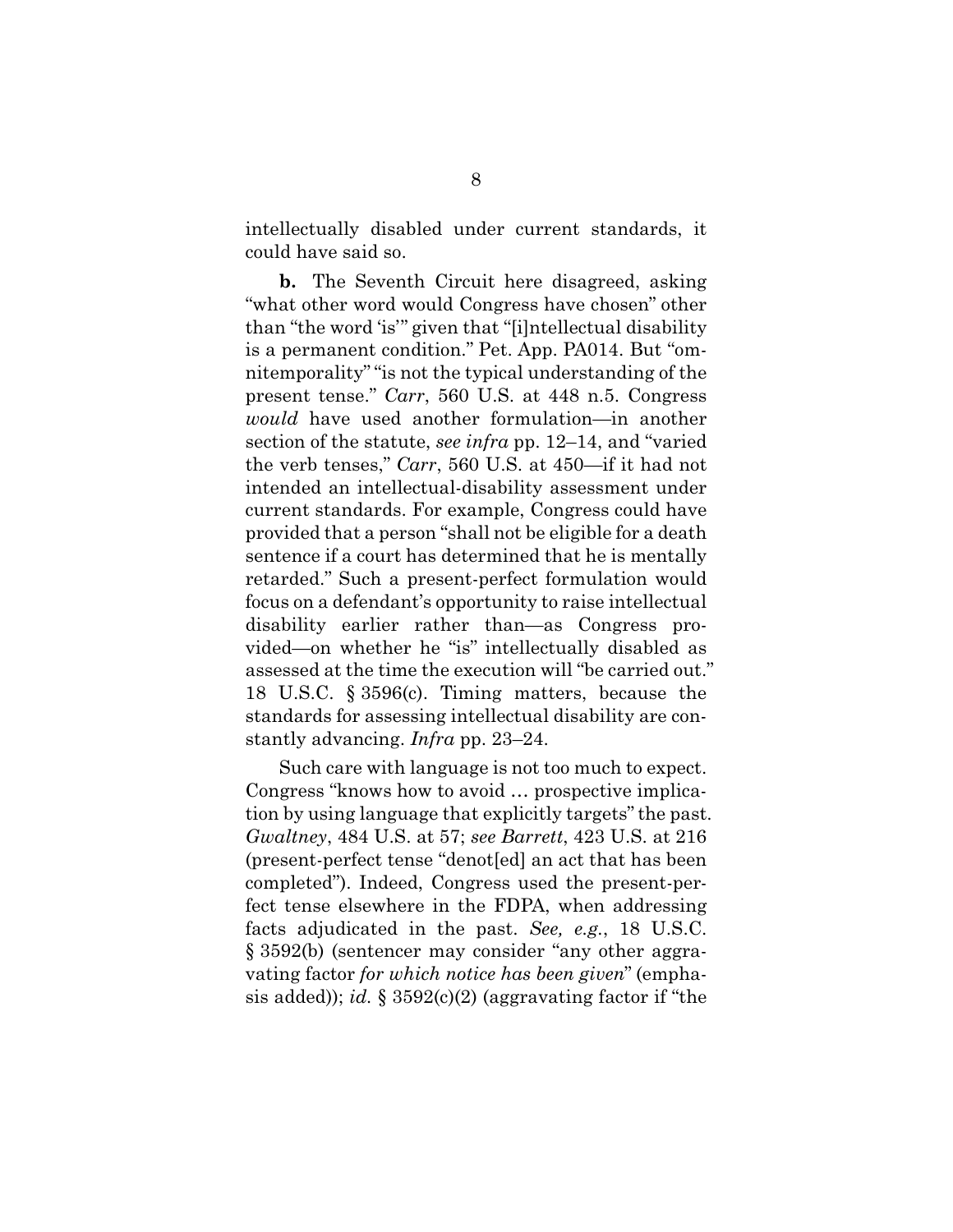defendant *has previously been convicted* of" a felony (emphasis added)). And, perhaps most significantly, alongside the prohibition on executing someone "who is mentally retarded," Congress prohibited executing someone who "lacks the mental capacity to understand the death penalty and why it *was imposed* on that person." *Id.* § 3596(c) (emphasis added). When Congress wanted the decisionmaker to look to the past, it said so.

So too when Congress wanted to require a present-tense determination, as here. Congress provided that a sentence of death "shall not be carried out upon a woman while she *is* pregnant"; "upon a person who, as a result of mental disability, *lacks* the mental capacity to understand the death penalty and why it was imposed"; or "upon a person who *is* mentally retarded." 18 U.S.C. § 3596(b), (c) (emphases added). The Seventh Circuit nonetheless wrongly concluded, as it had in *Carr*, "that Congress' use of present-tense verbs … is not very revealing*."* 560 U.S. at 451.

#### **2. Fundamental interpretive principles confirm that Congress deliberately used present-tense language.**

"[S]tatutory context" likewise "strongly supports a forward-looking construction." *Id.* at 449.

*First*, words are known by the company they keep (*noscitur a sociis*). *E.g.*, *Lagos v. United States*, 138 S. Ct. 1684, 1688–89 (2018). Here, Congress placed the present-tense intellectual-disability prohibition alongside two other conditions that preclude execution *at the time* of implementation of the sentence: pregnancy and lack of capacity. 18 U.S.C. § 3596(b),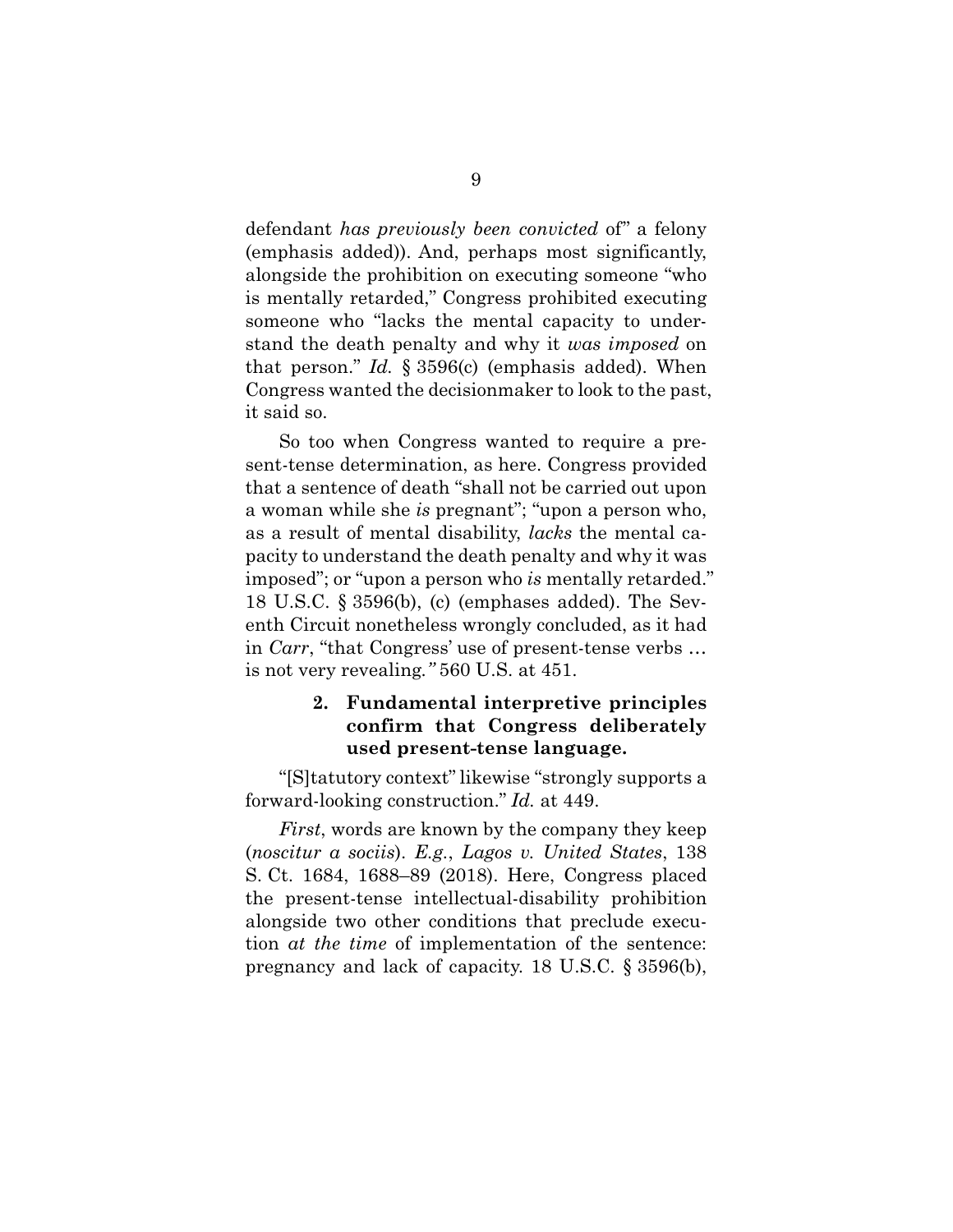(c). Pregnancy *must* be assessed at the time of implementation, rather than imposition, of the sentence. The same is true for mental incompetence. As *Ford* illustrates, a defendant competent at sentencing may deteriorate and become incompetent before execution. 477 U.S. at 401–02; *infra* pp. 10–11. Combined with the statute's present-tense language, *noscitur a sociis* provides "powerful evidence," *Carr*, 560 U.S. at 450, that the intellectual-disability prohibition is forwardlooking. Congress intended the FDPA's ban on executing intellectually disabled prisoners to be treated the same as the statute's parallel present-tense provisions for pregnant and incompetent prisoners.

*Second*, § 3596's historical roots confirm that Congress deliberately used present-tense language. Section 3596 incorporates the common-law and Eighth Amendment rule that mental incompetence at the time of execution spares a prisoner from death. Placing intellectual disability alongside mental incompetence suggests the same present-tense construction.3

Courts "presume that Congress legislates against the backdrop of the common law," *Comcast Corp. v. Nat'l Ass'n of African Am.–Owned Media*, 140 S. Ct. 1009, 1016 (2020), expecting common-law principles to apply absent contrary provisions, *United States v. Texas*, 507 U.S. 529, 534 (1993). Here, the commonlaw rule "stayed" execution of mentally incompetent prisoners, even those sentenced to death while competent and "becom[ing] of nonsane memory" only "after judgment." *Ford*, 477 U.S. at 406–07 (quoting 4 W. Blackstone, *Commentaries* \*24–25).

 <sup>3</sup> The common law also prohibited the execution of pregnant women. *See, e.g.*, 4 W. Blackstone, *Commentaries* \*395.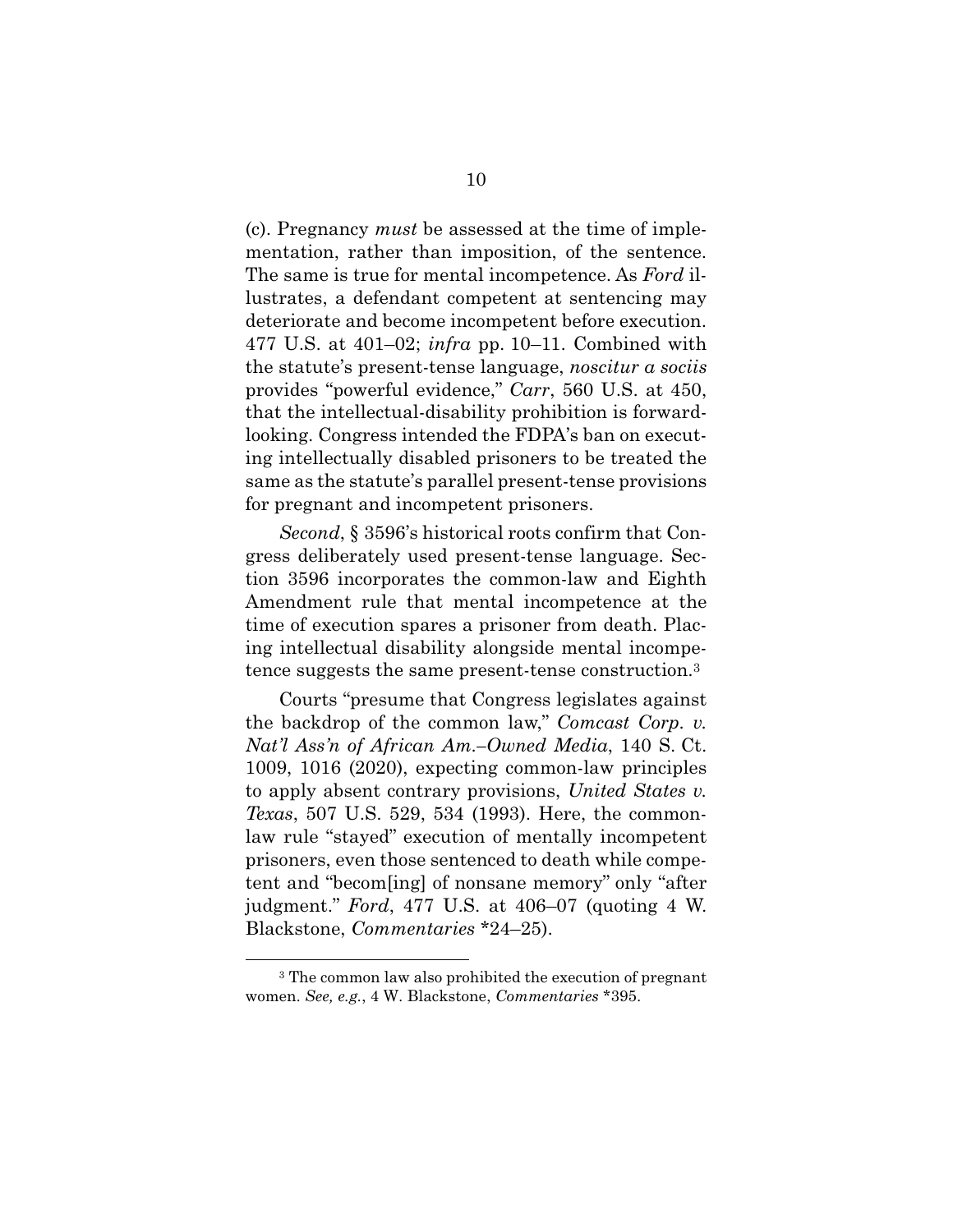That was the situation in *Ford*, where this Court held that "[t]he Eighth Amendment prohibits the State from *inflicting* the penalty of death upon a prisoner who is insane." *Id.* at 408, 410 (emphasis added). Although Ford was not "incompetent at the time of his offense, at trial, or at [capital] sentencing," his behavior subsequently changed and "became more serious over time." *Id.* at 401–02. *Ford* requires an assessment of "the prisoner's ability to comprehend the nature of the [death] penalty" at the time of execution. *Id.* at 417. The question centers not on *imposition* of the death penalty, but rather on the government's "ability to *execute* its sentences." *Id.* at 409 (emphasis added); *see infra* pp. 12–14.

This Court presumes that Congress is aware of both the common law and "relevant judicial precedent." *Merck & Co. v. Reynolds*, 559 U.S. 633, 648 (2010). And like the common law, *Ford* was on the books when Congress enacted the Anti–Drug Abuse Act of 1988 (ADAA), Pub. L. No. 100-690, § 700(*l*), 102 Stat. 4390, 21 U.S.C. § 848(*l*), containing the intellectual-disability prohibition on which the FDPA prohibition at issue here was modeled, *see infra* pp. 18–19. Congress' placement of a prohibition on executing individuals who are intellectually disabled alongside common-law prohibitions requiring time-of-execution assessments is strong evidence that Congress "expect[ed] that the common law [timing] principle [would] apply" across the board. *Texas*, 507 U.S. at 534 (cleaned up).

\* \* \*

"Where, as here, Congress uses similar statutory language in two adjoining provisions, it normally intends similar interpretations." *Nijhawan v. Holder*,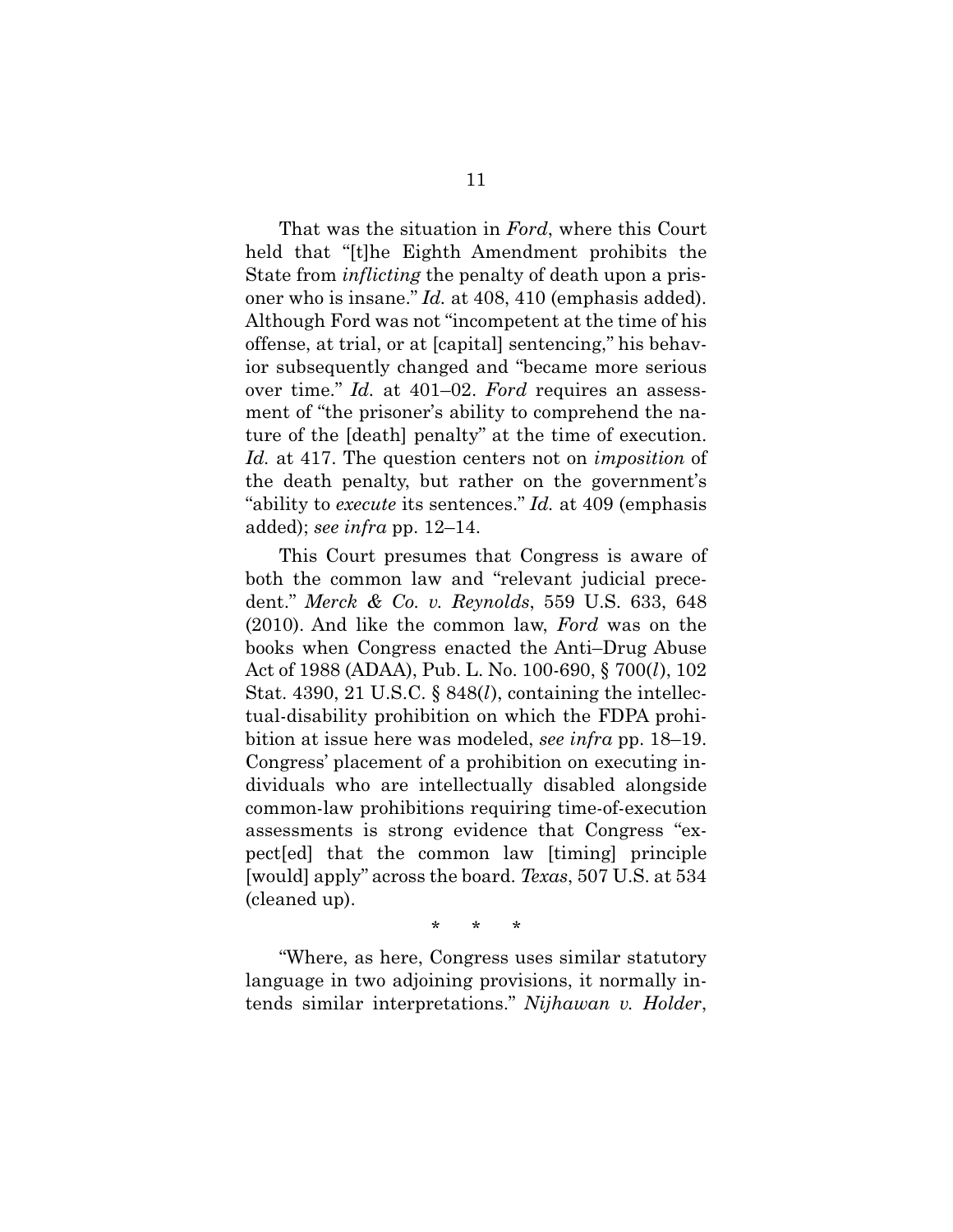557 U.S. 29, 39 (2009). Congress, by using presenttense verbs for all three conditions prohibiting the government from "carr[ying] out" the sentence, intended for all three conditions to be assessed under standards applicable at the time of execution. Thus, "the only way to avoid an incongruity among neighboring" provisions, *Carr*, 560 U.S. at 449 (quoting *Gwaltney*, 484 U.S. at 59), is to construe the prohibitions on "carr[ying] out" the execution of individuals who are pregnant, mentally incompetent, or intellectually disabled as all requiring a present-tense determination. Congress' "undeviating use of the present tense" is a "striking indic[ator]" of the statute's "prospective orientation." *Id.*

#### **B. The FDPA's structure and context confirm that Congress intended a present-tense assessment of intellectual disability under current standards.**

The FDPA's structure and context confirm what the law's plain text commands: Congress expected a present-tense intellectual-disability assessment under the governing standards applicable when the execution would be "carried out." 18 U.S.C. § 3596(c).

#### **1. Congress distinguished between imposition and implementation of a death sentence throughout the FDPA.**

"[T]he structure of the [FDPA] and its other provisions" support reading § 3596(c)'s prohibition on executing individuals who are intellectually disabled to require a present-tense assessment. *Culbertson v. Berryhill*, 139 S. Ct. 517, 522 (2019) (quotation marks omitted); *see K Mart Corp. v. Cartier, Inc.*, 486 U.S. 281, 291 (1988) ("language and design of the statute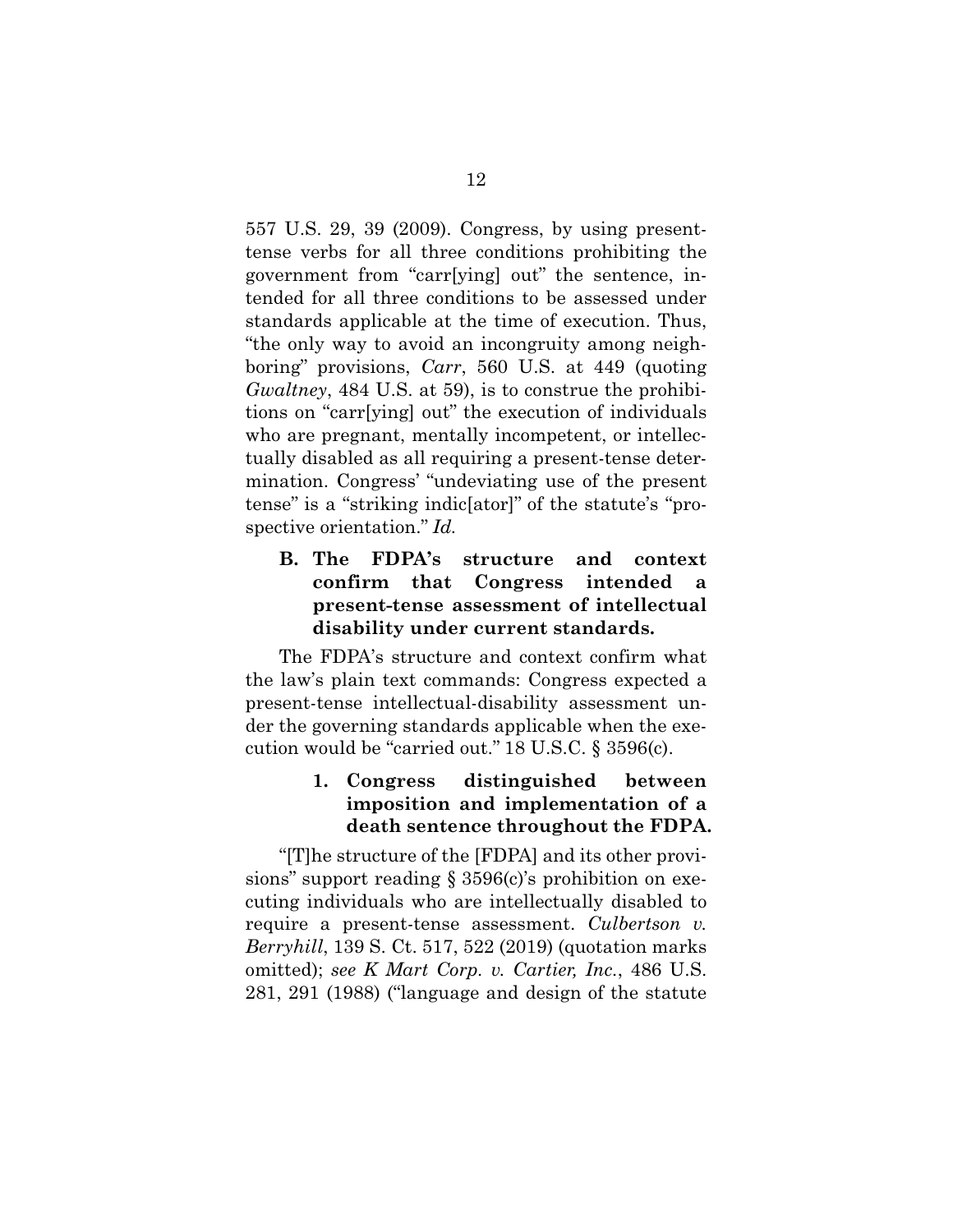as a whole"). The FDPA's design shows that Congress intended the intellectual-disability determination to be made under standards prevailing at *implementation*, rather than *imposition*, of a death sentence.

Congress devoted separate provisions to imposition and implementation of a death sentence, and ranked intellectual disability as a reason not to *implement* a sentence. "Impose" means "to put or subject … to a penalty," *Impose*, Oxford English Dictionary,4 and "Imposition of a sentence of death" is the title and subject of a separate provision, 18 U.S.C. § 3594. "Implement," in contrast, means "to complete, perform, carry into effect …; to fulfil," *Implement*, Oxford English Dictionary,<sup>5</sup> and Congress devoted § 3596, the provision at issue, to "Implementation of a sentence of death." *See generally Porter v. Nussle*, 534 U.S. 516, 527–28 (2002) ("[T]he title of a statute and the heading of a section are tools available for the resolution of a doubt about the meaning of a statute.").

That choice is significant, because it tells prosecutors, defendants, and judges that the intellectual-disability question can be conclusively resolved against a defendant only under the legal and clinical standards applicable when the execution is to be completed, performed, or, in Congress' words, "carried out." "Carry out," of course, means "to conduct duly to completion or conclusion." *Carry out*, Oxford English Dictionary.6

 <sup>4</sup> https://oed.com/view/Entry/92591.

<sup>5</sup> https://oed.com/view/Entry/92452.

<sup>6</sup> https://oed.com/view/Entry/28252.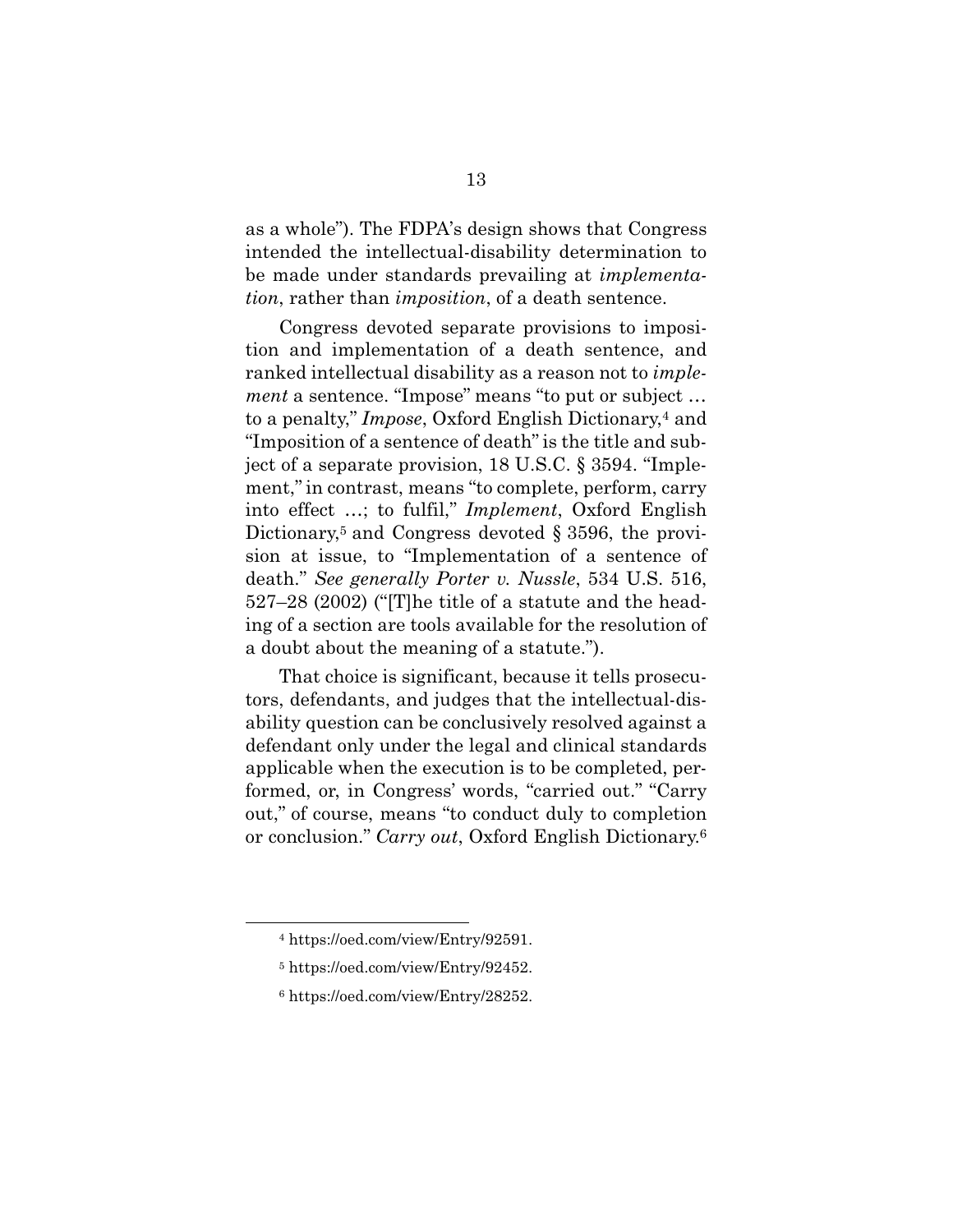"[T]he imposition and carrying out of the death penalty," *Furman v. Georgia*, 408 U.S. 238, 239 (1972) (per curiam), are two different things.

The distinction between imposition and implementation pervades the FDPA. Not only does § 3596 contain prohibitions that *must* be assessed at implementation, *supra* pp. 9–12, but other provisions with no mention of intellectual disability are designed to guide the imposition stage: "Mitigating and aggravating factors to be considered in determining whether a sentence of death is justified," *id.* § 3592, at a "Special hearing to determine whether a sentence of death is justified," *id.* § 3593, with appellate "Review of a sentence of death" to follow, *id.* § 3595. That scheme reflects Congress' expectation that, on a sufficient showing, intellectual disability would be assessed at implementation, regardless of what transpired earlier.

What's more, § 3596 itself distinguishes between imposition and implementation. "[T]he sentence is to be implemented" only after "exhaustion of the procedures for appeal of the judgment of conviction and for review of the sentence." *Id.* § 3596(a). And "[a] sentence of death shall not be carried out upon a person who, as a result of mental disability, lacks the mental capacity to understand the death penalty and why it *was imposed* on that person." *Id.* § 3596(c) (emphasis added); *supra* pp. 9–12.

> **2. The backdrop of this Court's decision in** *Penry v. Lynaugh* **confirms that Congress intended a present-tense prohibition.**

Congress' decision to define the prohibition on "carr[ying] out" a death sentence on someone "who is"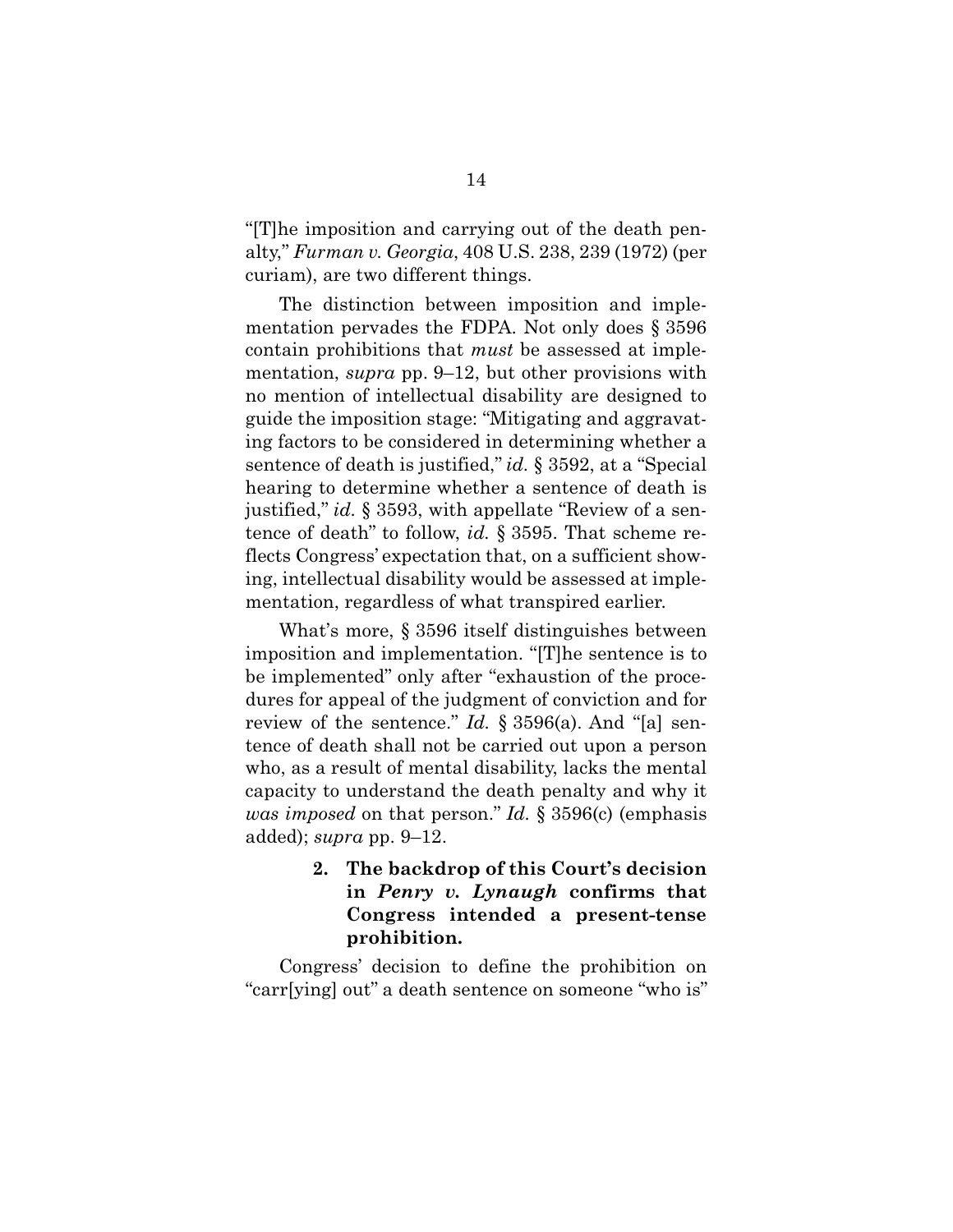intellectually disabled at implementation is particularly significant given this Court's decision just several years earlier in *Penry v. Lynaugh*, 492 U.S. 302 (1989). The Court in *Penry* viewed mental retardation not as a bar on execution but as a non-dispositive factor relevant to whether a death sentence should be *imposed*. Section 3596 diverged from that approach, confirming that Congress expected an assessment at implementation. *Cf. Porter*, 534 U.S. at 528 ("Congress expects its statutes to be read in conformity with th[e] Court's precedents").

In *Penry*, this Court rejected the argument, later accepted in *Atkins*, that "the Eighth Amendment prohibits the execution of mentally retarded persons." 492 U.S. at 329; *see infra* pp. 19–21. The Court thus declined to "impose a new obligation on the States and the Federal Government" regarding their "power to *impose*" the death penalty." *Penry*, 492 U.S. at 329–30 (emphasis added). Instead, the Court held that the Eighth Amendment required an instruction at sentencing that the jury could consider and "give mitigating effect to Penry's evidence of mental retardation" "as relevant evidence that might cause it to *decline to impose* the death sentence." *Id.* at 324, 327 (emphasis in original). The Court added that "mental retardation" was potentially "a two-edged sword: it may diminish [Penry's] blameworthiness for his crime even as it indicates that there is a probability that he will be dangerous in the future." *Id.* at 324. In short, the Court's reasoning and holding located "mental retardation" as a key consideration in the decision whether to *impose* a death sentence, not whether to *implement* one.

Several years later in the FDPA, however, Congress charted a different course both substantively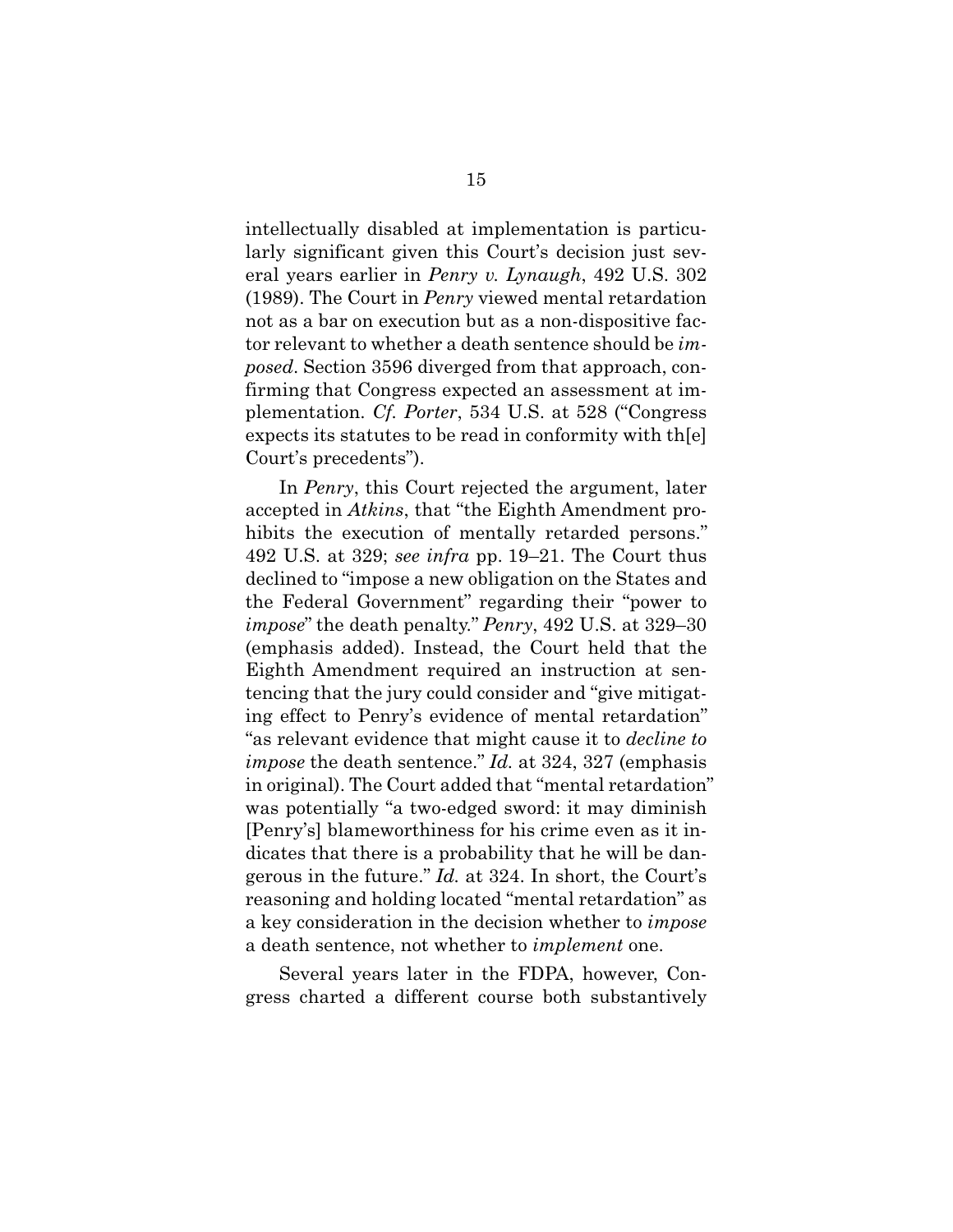and procedurally. Not only did Congress provide that an intellectually disabled individual cannot be executed, but it did so at the *implementation* stage, providing that "[a] sentence of death shall not be carried out upon a person who is mentally retarded." 18 U.S.C. § 3596(c). That choice is particularly telling given Congress' detailed provisions for consideration of enumerated mitigating and aggravating factors in 18 U.S.C. §§ 3592 and 3593—where intellectual disability would be found had Congress followed the Court's approach in *Penry*.

Congress' choice was not accidental. For one thing, Congress is presumed to be "aware of relevant judicial precedent." *Merck*, 559 U.S. at 648. For another, Congress made other legislative choices showing that it deliberately placed the intellectual-disability prohibition at implementation.

When Congress enacted the ADAA (containing the precursor to the FDPA's intellectual-disability prohibition) the year before *Penry*, it provided in a single section, "Imposition of sentence," that "[a] sentence of death shall not be carried out upon a person who is under 18 years of age at the time the crime was committed" or "upon a person who is mentally retarded" or incompetent. 21 U.S.C. § 848(*l*) (1994). Despite the section's title, those provisions were parallel presenttense prohibitions on the implementation of sentences already imposed. *See id.* ("Upon the recommendation that the sentence of death be imposed, the court shall sentence the defendant to death.").

When Congress modeled the FDPA on the ADAA just a few years after *Penry*, it retained the language that "[a] sentence of death shall not be carried out upon a person who is mentally retarded." 21 U.S.C.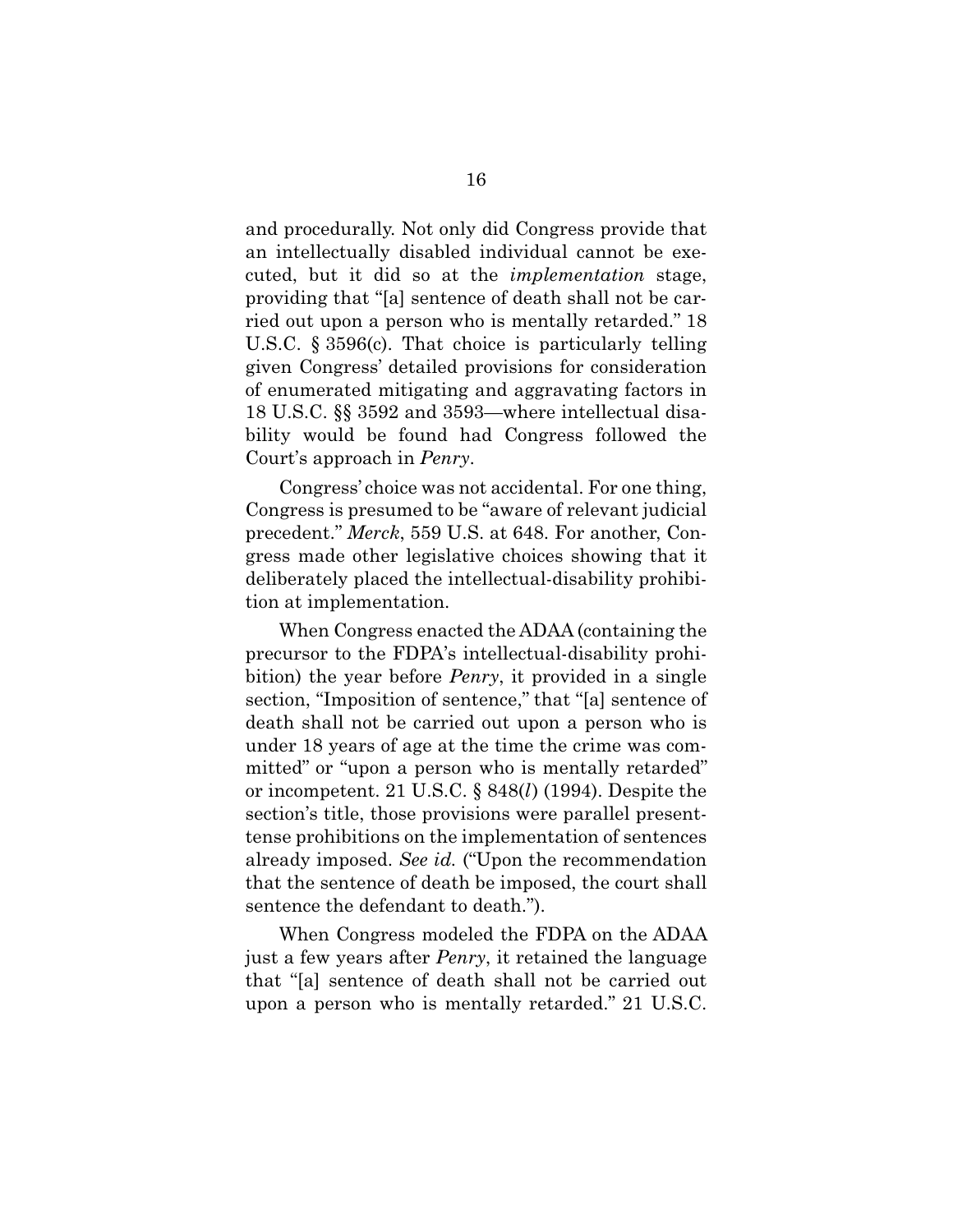§ 848(*l*) (1994); 18 U.S.C. § 3596(c) (2018). But Congress placed the prohibition in a section entitled "Implementation of a sentence of death," 18 U.S.C. § 3596. At the same time, Congress treated the prohibition on executing juveniles differently, putting it in a section on *imposing* capital punishment, "Sentence of death," *id.* § 3591, and changing its once-parallel language to provide "that no person may be *sentenced* to death who was less than 18 years of age at the time of the offense," id. § 3591(a), (b) (emphasis added). Congress' modifications to "include[] particular language in one section of a statute but omit[] it in another section" show that "Congress act[ed] intentionally and purposely," *Russello v. United States*, 464 U.S. 16, 23 (1983), in classing the prohibition on executing someone "who is mentally retarded" as a present-tense bar requiring present-tense assessment at implementation.

> **3. The FDPA's design and purpose reflect Congress' desire to ensure that capital punishment would be administered fairly.**

The FDPA's design and purpose likewise support a present-tense assessment of intellectual disability because they show Congress' concern for fairly administering the death penalty and avoiding executing individuals who are in fact intellectually disabled.

Given strong public and political support for the death penalty, Congress passed the FDPA to help ensure fair administration of the ultimate punishment. *See* H.R. Rep. No. 103-467, at 1 (1994) ("The purpose of this Act is to establish constitutional procedures for the imposition of the Federal death penalty."). Congress pursued that goal by designing separate phases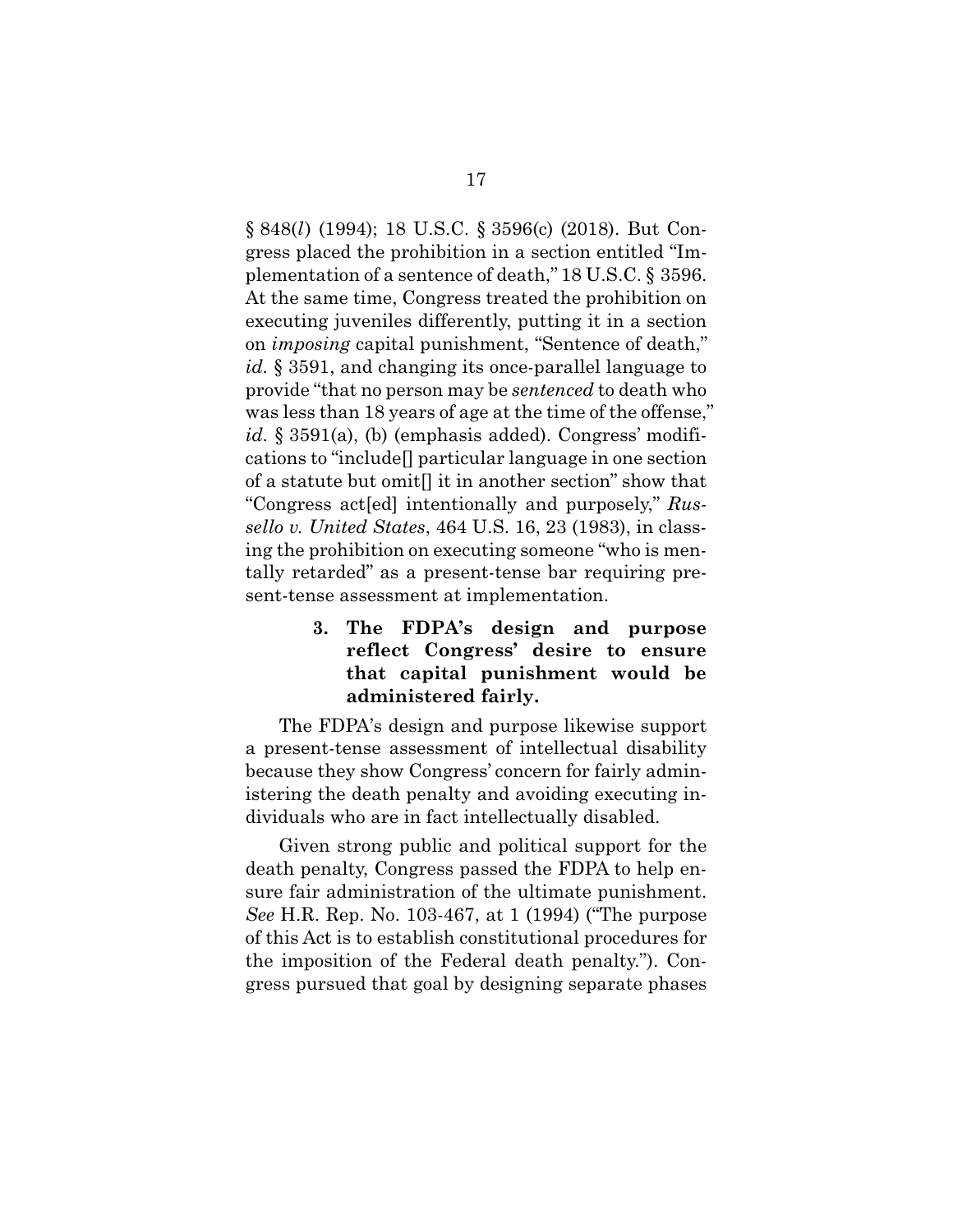before implementation of a death sentence and providing additional protections against unlawful executions. *See supra* pp. 12–14.

Congress was aware of the consequences of a slapdash scheme. Congress first enacted in 1988 the ADAA provision on which the FDPA's intellectual-disability provision was modeled precisely because Georgia had recently executed an intellectually disabled person. *See* 134 Cong. Rec. 22993 (1988) (Rep. Bartlett). As Petitioner observes (at 25), the prohibition's sponsor made clear that "[t]he purpose of this [amendment] is very much confined to prohibit *execution* of those who are mentally retarded." *Id.* (Rep. Levin) (emphasis added). And another Representative underscored that "the *execution* of a mentally retarded person" "becomes a cruel and excessive response" because "a mentally retarded person" "has insufficient cognitive capacity to appreciate the length between his prior action and *such belated punishment*." *Id.* at 22994 (Rep. Ravenel) (emphases added).

When Congress imported the ADAA's intellectualdisability prohibition into the FDPA, it was even more explicit. As noted, rather than placing the prohibition in an "imposition" section, as it had in the ADAA, Congress added the prohibition to a *new* section on "implementation." *Supra* pp. 16–17. That choice reflects Congress' judgment that, regardless of its imposition, a death sentence should not be implemented on someone who is intellectually disabled. Indeed, in a Senate Judiciary Committee Hearing on "Innocence and the Death Penalty," then-Chairman Joseph R. Biden, Jr., lamented that "the execution of" "the mentally retarded" "under our law is permissible at this very mo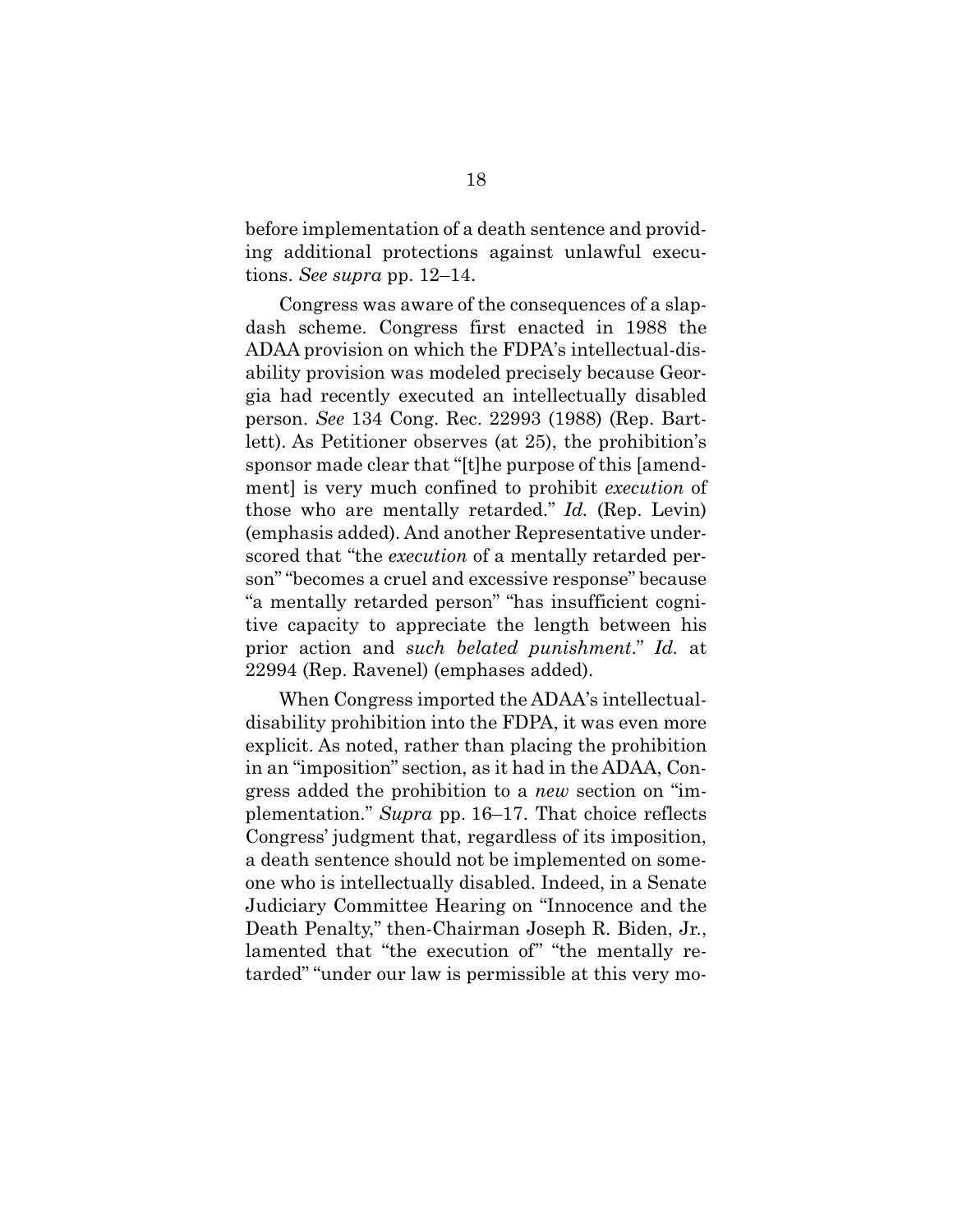ment." S. Hrg. 103-468, at 8 (1993). By creating a unified scheme in the FDPA for administering the death penalty, Congress sought to ensure that federal execution of the intellectually disabled would no longer be permitted.

#### **C. By amending the FDPA after** *Atkins v. Virginia***, Congress indicated that it expected intellectual disability to be assessed under current standards.**

Congress' amendments to the FDPA—which changed other provisions while leaving untouched the prohibition on executing someone "who is mentally retarded"—further demonstrate Congress' expectation that intellectual disability would be assessed under standards prevailing at the time the sentence is to be "carried out." 18 U.S.C. § 3596(c). Congress is presumed to be aware of this Court's precedents, *Merck*, 559 U.S. at 648, and to adopt the Court's construction of a statute "when it re-enacts a statute without change," *Forest Grove Sch. Dist. v. T.A.*, 557 U.S. 230, 239–40 (2009) (quoting *Lorillard v. Pons*, 434 U.S. 575, 580 (1978)). Here, those canons make clear that when Congress amended the FDPA after *Atkins v. Virginia*, it accepted the Court's conclusions both that the FDPA prohibits implementation of a death sentence on someone who is intellectually disabled and that the standards for evaluating intellectual disability advance over time. Consequently, Congress expected a present-tense assessment under standards "that currently prevail," *Atkins*, 536 U.S. at 311, before an execution may be "carried out," 18 U.S.C. § 3596(c).

**1. a.** In *Atkins*, the Court held that the execution of criminals with intellectual disabilities offends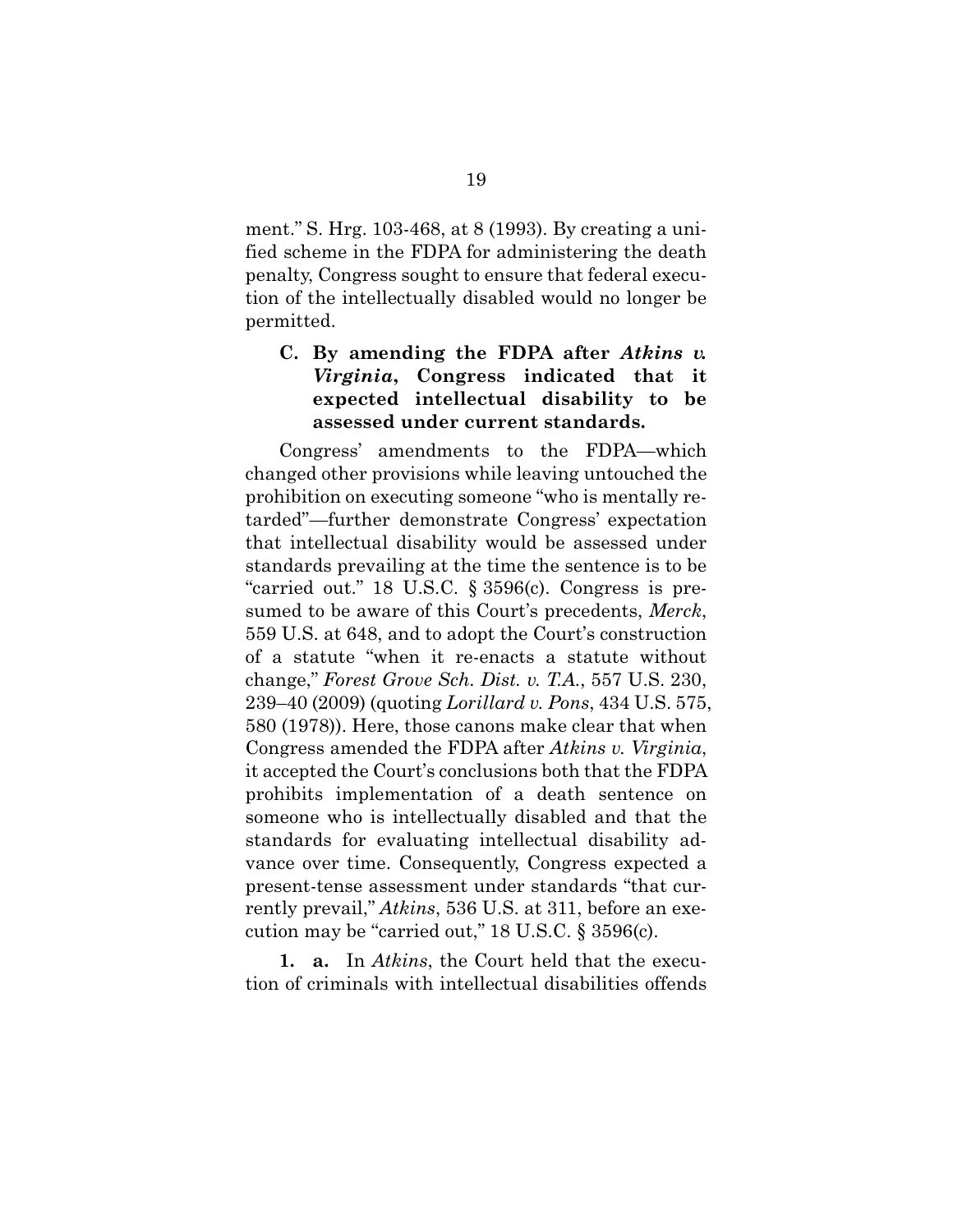our society's "evolving standards of decency" and violates the Eighth Amendment's prohibition on excessive punishment. 536 U.S. at 321. In addition to canvassing States exempting individuals with intellectual disability from capital punishment, the Court noted that "when Congress enacted legislation reinstating the federal death penalty, it expressly provided that a 'sentence of death shall not be carried out upon a person who is mentally retarded.'" *Id.* at 314. The Court read the FDPA to "prohibit[] any individual with mental retardation from being sentenced to death *or executed*." *Id.* at 314 n.10 (emphasis added).

The Court noted that its holding implicated disagreement about "which offenders are in fact retarded." *Id.* at 317. And the Court left "to the State[s] the task of developing appropriate ways to enforce the constitutional restriction." *Id.* Even so, the Court explained that there is a "range of mentally retarded offenders about whom there is a national consensus," *id.*, and that States' definitions "generally conform to the clinical definitions" set out by the American Association on Mental Retardation and the American Psychiatric Association, *id.* at 308 n.3, 317 n.22. Earlier that year, the Court had noted that "the science of psychiatry, which informs but does not control ultimate legal determinations, is an ever-advancing science." *Kansas v. Crane*, 534 U.S. 407, 413 (2002).

*Atkins* put Congress on notice that the definition of intellectual disability is subject to an advancing understanding informed by national consensus and current clinical guidelines. That was clear from the holding itself: the Court had found no such consensus against capital punishment of individuals with intel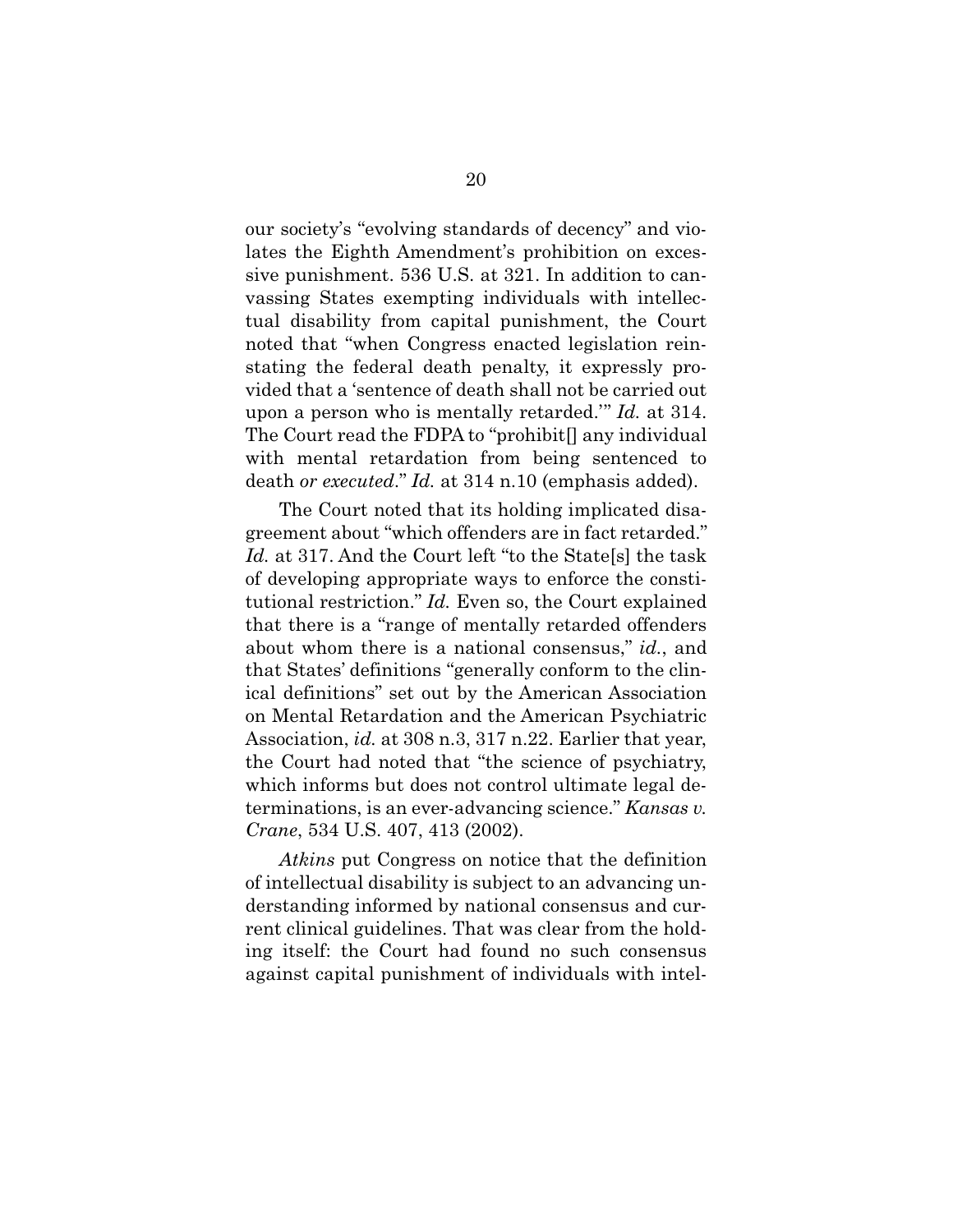lectual disabilities just 13 years earlier in *Penry*. *Atkins*, 536 U.S. at 310, 314; *see supra* pp. 14–17. The Court changed course in *Atkins* in large part as a result of "the dramatic shift in the state legislative landscape" and the FDPA. 536 U.S. at 310, 314. The Court further observed that "this legislative judgment reflects a much broader social and professional consensus," with "organizations with germane expertise" and religious communities both expressing opposition to executing offenders with intellectual disability. *Id.* at 316 n.21.

In addition, the Court distinguished between imposition and implementation of a death sentence. "[E]ven in those States that allow the execution of mentally retarded offenders, the practice is uncommon." *Id.* at 316. While some states "continue to authorize executions, … none have been *carried out* in decades." *Id.* (emphasis added).

**b.** Since *Atkins*, the intellectual-disability inquiry has continued to advance. In *Hall*, the Court held that courts cannot bar a defendant from introducing evidence of intellectual disability just because he has an IQ score above 70. 572 U.S. at 722–23. The Court reiterated that "[t]he legal determination of intellectual disability" must be "informed by the medical community's diagnostic framework" and expertise, on which the Court has "placed substantial reliance." *Id.* at 721–22. And in *Moore*, the Court repeated its instruction that courts may not ignore the "medical community's current standards" or diagnostic manuals, which "offer 'the best available description of how mental disorders are expressed and can be recognized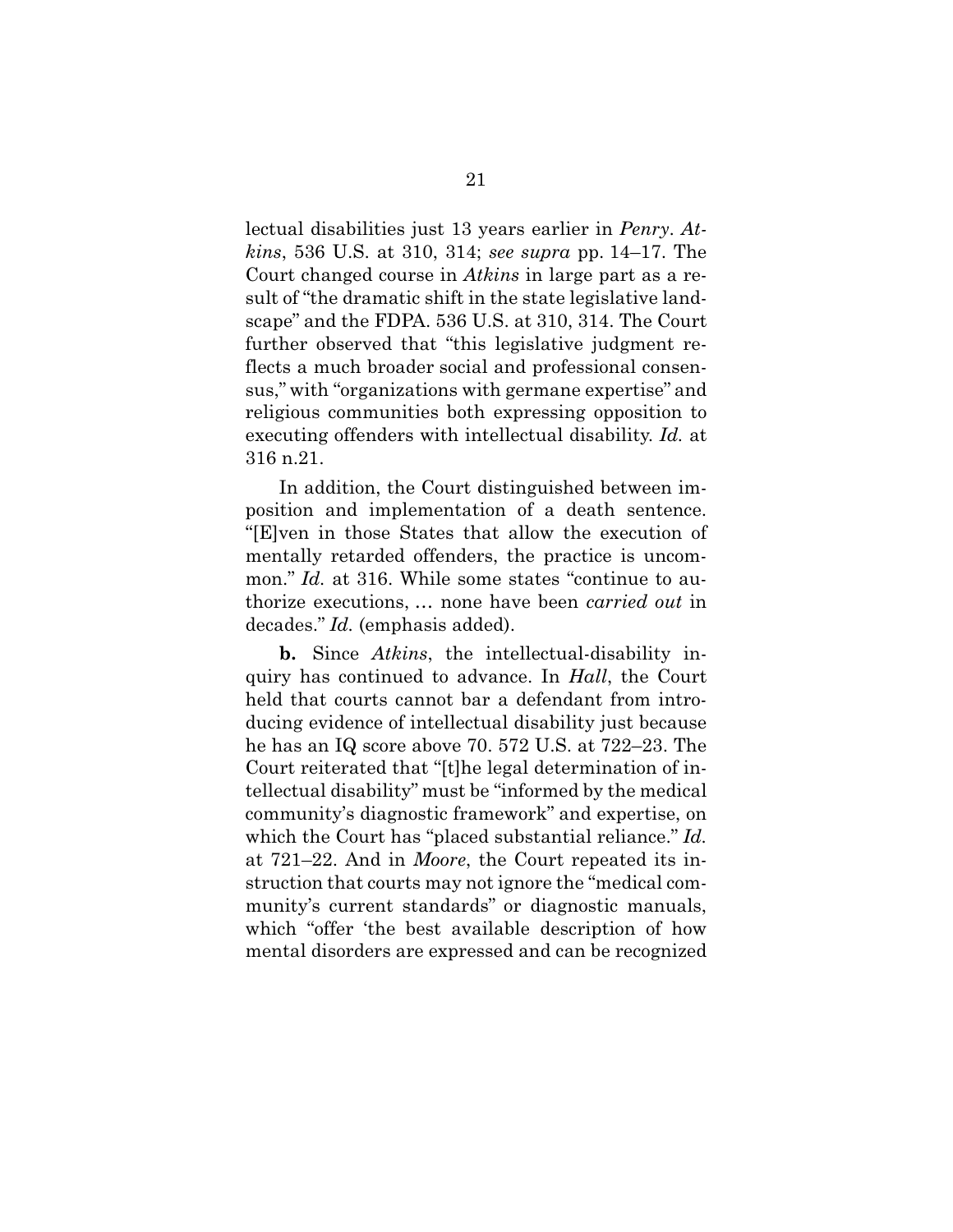by trained clinicians.'" 137 S. Ct. at 1053. A defendant's underlying impairments do not change, but the legal and diagnostic standards do.

**2.** Congress twice amended the FDPA after *Atkins*. Yet it never revisited the intellectual-disability prohibition. That choice, combined with Congress' presumed awareness of *Atkins*, confirms that Congress expected that current standards would be applied to determine intellectual disability at the time the death sentence will be "carried out." 18 U.S.C. § 3596(c); *see Forest Grove Sch. Dist.*, 557 U.S. at 239–40; *Merck*, 559 U.S. at 648.

*First*, later in 2002, Congress corrected a cross-reference in 18 U.S.C. § 3593, "Special hearing to determine whether a sentence of death is justified," without addressing any question of executing individuals with intellectual disabilities. Criminal Law Technical Amendments Act of 2002, Pub. L. No. 107-273, tit. IV, § 4002(e)(8), 116 Stat. 1758, 1810 (2002). Congress also declined to alter 18 U.S.C. § 3592, "Mitigating and aggravating factors to be considered in determining whether a sentence of death is justified," and § 3591, "Sentence of death." If Congress viewed an assessment at time of imposition as sufficient, it could have placed an intellectual-disability prohibition at imposition (as § 3591 provides for juveniles).

*Second*, in 2006, Congress again amended the FDPA without addressing any question of intellectual disability. This time, Congress added an aggravating factor to § 3592 to be considered by capital sentencers. Adam Walsh Child Protection and Safety Act of 2006, Pub. L. No. 109-248, tit. II, § 206(a)(4), 120 Stat. 587, 614 (2006).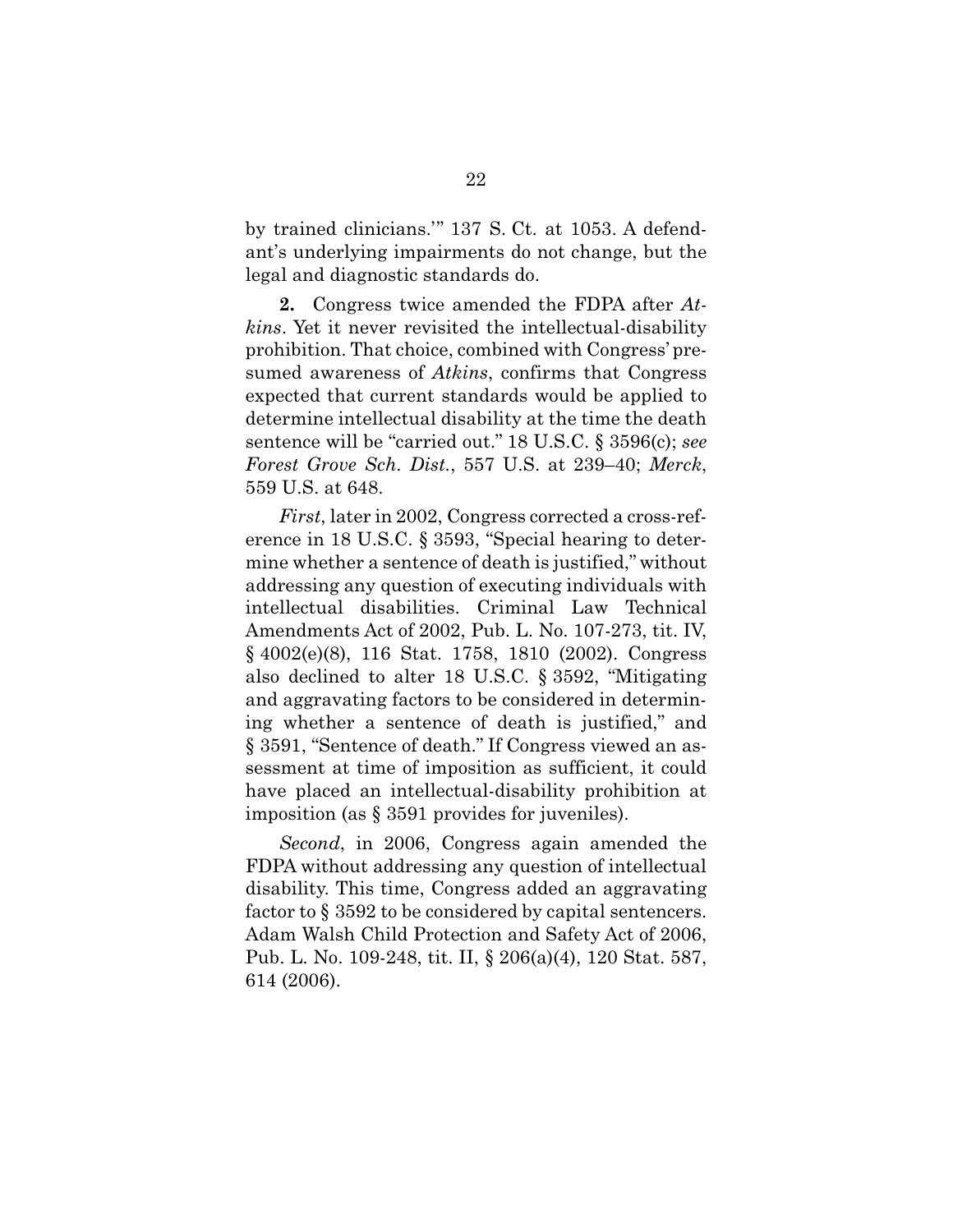Congress' choice not to alter § 3596(c)'s command that "[a] sentence of death shall not be carried out upon a person who is mentally retarded" in the wake of *Atkins* is revealing. All here agree that *Atkins* and the FDPA "provide substantively identical protection and are governed by the same standard." Pet. App. PA008. But while *Atkins* "le[ft] to the State[s] the task of developing appropriate ways to enforce the constitutional restriction upon [their] execution of sentences," 536 U.S. at 317, Congress had already made the choice to require a present-tense assessment of whether "a person … is mentally retarded" at the time the sentence will be "carried out," 18 U.S.C. § 3596(c). Congress chose to retain that language when it amended the FDPA after the Court in *Atkins* interpreted the FDPA to prohibit *execution* of an intellectually disabled person and the intellectual-disability inquiry as turning on advancing standards reflecting national consensus and clinical guidance. That choice shows that Congress intended an assessment of intellectual disability under legal and diagnostic standards current at the time of execution.

#### **D. Constitutional avoidance principles likewise support construing the FDPA according to its plain language.**

Constitutional avoidance principles too support a present-tense assessment of intellectual disability under current legal and diagnostic standards.

The Eighth Amendment restricts the government's "'power to take the life of' *any* intellectually disabled individual." *Moore*, 137 S. Ct. at 1048 (quoting *Atkins*, 536 U.S. at 321). And States may not "disregard" the "constraint" supplied by "current medical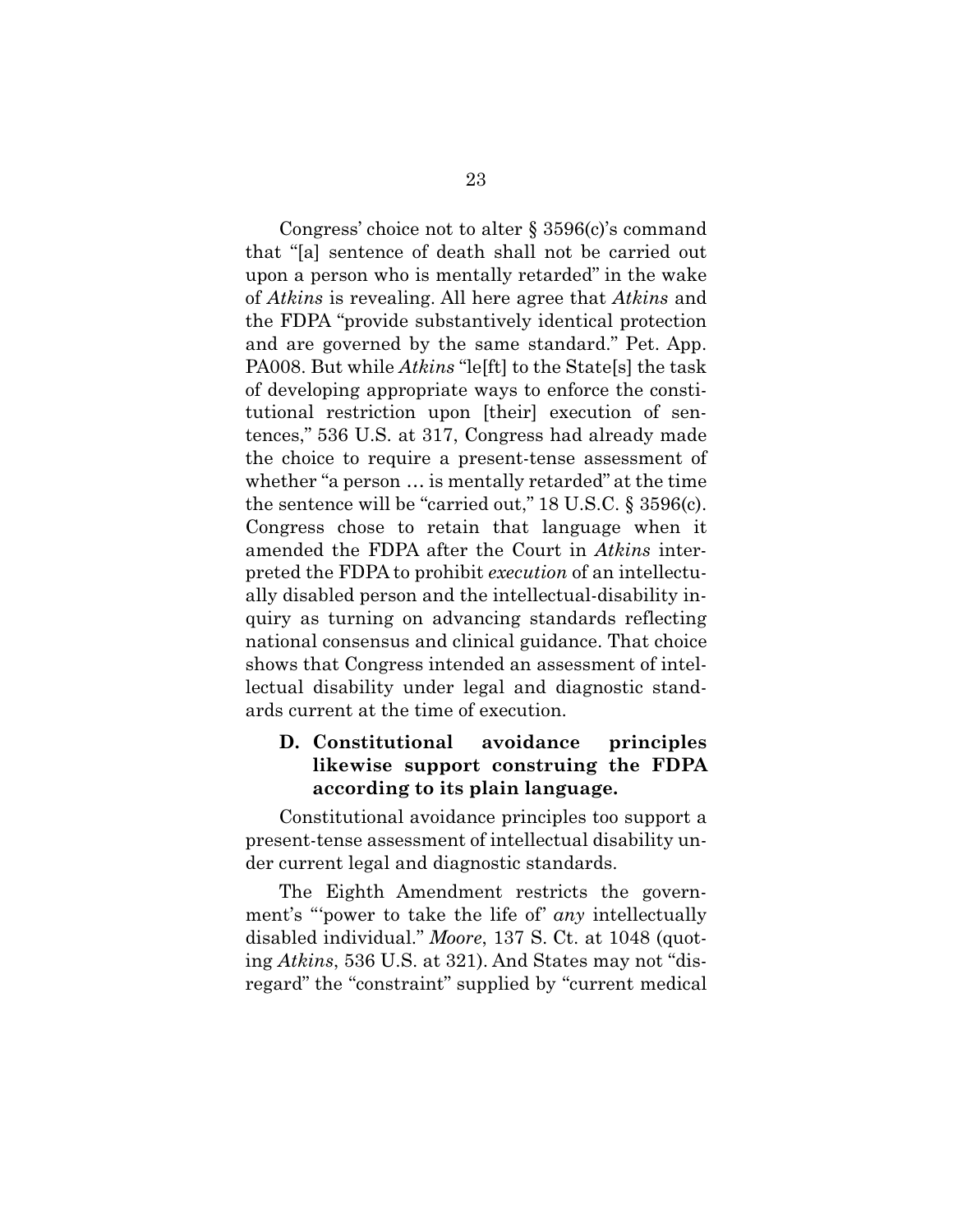standards," which "[r]eflect improved understanding over time." *Id.* at 1049, 1053. Reading the FDPA to permit execution of a prisoner "who is mentally retarded," 18 U.S.C. § 3596(c), under standards current at implementation just because an earlier assessment under earlier standards reached a different result would "creat[e] an unacceptable risk that persons with intellectual disability will be executed," in violation of the Eighth Amendment. *Moore*, 137 S. Ct. at 1044 (quoting *Hall*, 572 U.S. at 704).

\* \* \*

Statutory text, structure, purpose, and history, plus constitutional avoidance principles, all point in the same direction. Congress provided in the present tense, in a section devoted to the death penalty's implementation rather than its imposition, that "[a] sentence of death shall not be carried out upon a person who is mentally retarded." 18 U.S.C. § 3596(c). Congress grouped that prohibition with other presenttense prohibitions that indisputably must be assessed at the time the execution is to "be carried out." *Id.* § 3596(b), (c). And Congress adhered to that choice after *Atkins* made clear that the standards for assessing intellectual disability are continually advancing to reflect national and professional consensus informed by clinical guidelines. Congress' evident purpose—consistent with this Court's Eighth Amendment precedents—was to avoid the intolerable risk of executing people with intellectual disability.

The Court should honor Congress' intent.